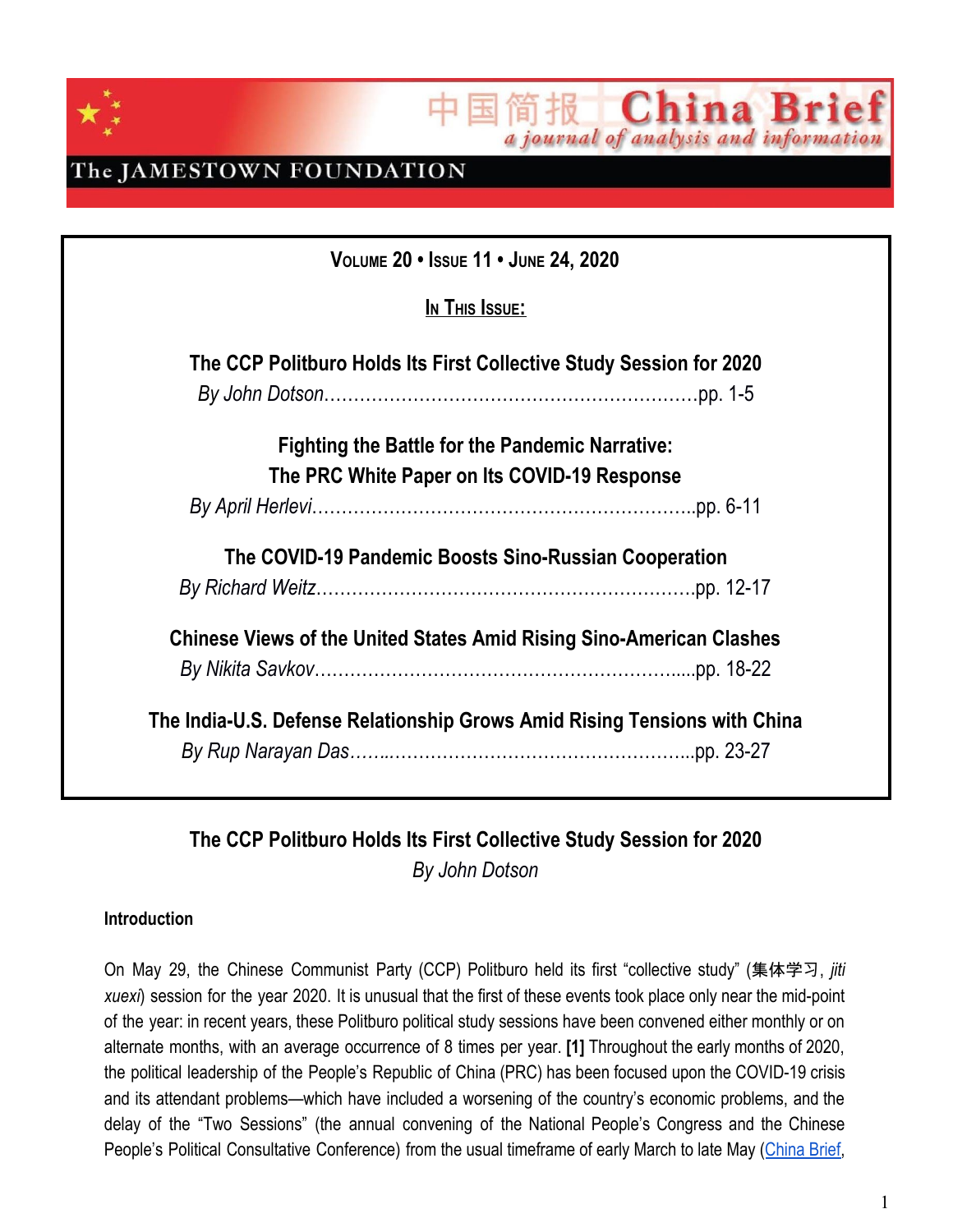May 26; [China](https://jamestown.org/program/themes-from-the-cppcc-signal-the-end-of-hong-kong-autonomy-and-the-effective-end-of-the-one-country-two-systems-framework/) Brief, May 29). The delay of the first of the Politburo's study sessions until the end of May is likely a further indication of the extent to which the COVID-19 crisis has absorbed the attention of the senior CCP leadership.

Politburo study sessions are publicized under an overarching official theme: for example, in the previous designated Politburo study session (held on November 29 of last year), the official theme was "Building the Capacity of Our Country's Emergency Management System" (我国应急管理体系和能力建设, *Woguo Yingji Guanli Tixi he Nengli Jianshe*) ([Gongchandang](http://www.12371.cn/special/lnzzjjtxx/) Wang, ongoing). In 2019, one theme was so important that it was actually the subject of two separate Politburo study sessions: "Don't Forget [Our] Original Purpose and Firmly Remember the Mission" (不忘初心, 牢记使命 / *Wang Chuxin, Laoji Shiming*), a slogan unveiled in summer 2019 that has been closely associated with CCP General Secretary Xi Jinping's drive for reinforced ideological orthodoxy within the ruling party ([China](https://jamestown.org/program/xi-jinping-evokes-the-original-aspirations-of-the-communist-party-while-seeking-to-further-consolidate-his-hold-on-power/) Brief, July 31, 2019). The first meeting to feature this theme was a study session on June 24 *(see chart below)*; the second was the end-of-year Politburo "democratic life meeting" convened on December 26-27 ([China Brief](https://jamestown.org/program/the-democratic-life-meetings-of-the-chinese-communist-party-politburo/), January 29). **[2]**



*Image: The CCP Politburo conducted a collective study session in January 2019 at the headquarters of* People's Daily*, focused on the theme "The Age of Comprehensive Media and the Development of Media Fusion." (Source: [Xinhua](http://www.gov.cn/xinwen/2019-01/25/content_5361197.htm), January 25, 2019)*

Politburo collective study sessions in recent years have been unabashedly connected to the cult of personality surrounding Xi Jinping, and are part of a broader propaganda effort to portray Xi as a policy expert and great ideological thinker. Official commentary on these meetings always emphasizes Xi's authoritative position, invariably stating that the senior leader "presided over… the collective study and delivered an important speech" (主持...集体学习并发表重要讲话, *zhuchi... jiti xuexi bing fabiao zhongyao jianghua*). **[3]** Official summaries of these meetings begin nearly every paragraph with one of two stock phrases: either "Xi Jinping emphasized that…" (习近平强调, *Xi Jinping qiangdiao*), or "Xi Jinping pointed out that…" (习近平指出, *Xi Jinping zhichu*) [\(Xuexi Qiangguo](https://www.xuexi.cn/lgpage/detail/index.html?id=14122828678704046265&item_id=14122828678704046265), May 29).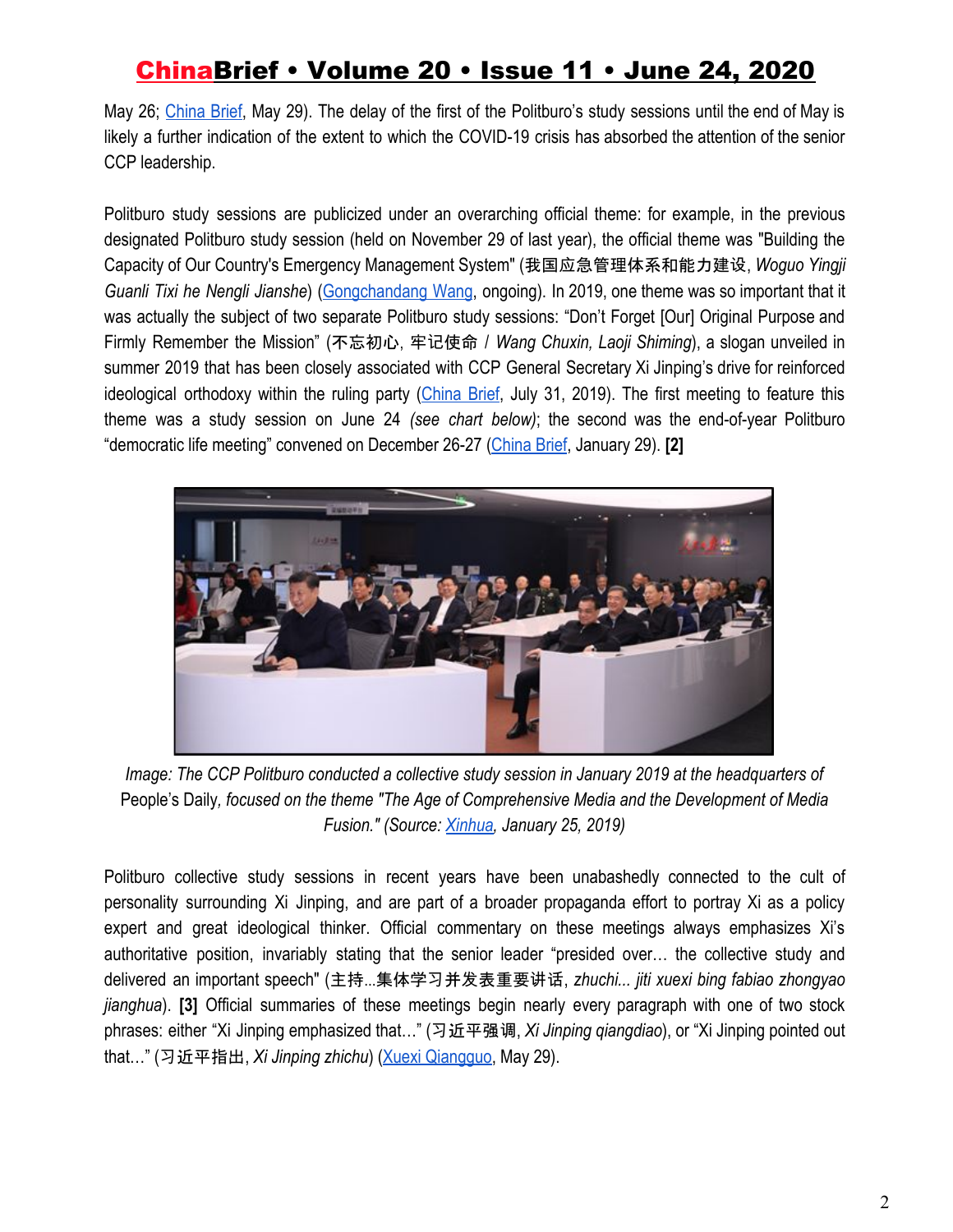| <b>CCP Politburo "Collective Study" Sessions Convened in 2019</b> |                                                                                                            |                                                                                           |
|-------------------------------------------------------------------|------------------------------------------------------------------------------------------------------------|-------------------------------------------------------------------------------------------|
| <b>Date</b>                                                       | Theme (English)                                                                                            | Theme (Chinese)                                                                           |
| January 25                                                        | "The Age of Comprehensive Media and the<br>Development of Media Fusion"                                    | 全媒体时代和媒体融合发展<br>(Quan Meiti Shidai he Meiti Ronghe Fazhan)                                |
| February 22                                                       | "Perfecting Financial Services, Guarding Against<br><b>Financial Risks"</b>                                | 完善金融服务、防范金融风险 (Wanshan<br>Jinrong Fuwu, Fangfan Jinrong Fengxian)                         |
| April 19                                                          | "The Historical Significance and Contemporary Value<br>of the May Fourth Movement"                         | 五四运动的历史意义和时代价值 <i>(Wu-</i> Si<br>Yundong de Lishi Yiyi he Shidai Jiazhi)                  |
| June 24                                                           | "Don't Forget [Our] Original Purpose and Firmly<br>Remember the Mission, Advancing the<br>Self-Revolution" | 牢记初心使命, 推进自我革命 (Laoji Chuxin<br>Shiming, Tuijin Ziwo Geming)                              |
| July 30                                                           | "Advancing Military Policy System Reform"                                                                  | 推进军事政策制度改革 (Tuijin Junshi Zhengce<br>Zhidu Gaige)                                         |
| September<br>24                                                   | "The Formation and Development of New China's<br>National System and Legal System"                         | 新中国国家制度和法律制度的形成和发展 (Xin<br>Zhongguo Guojia Zhidu he Falu Zhidu de Xingcheng<br>he Fazhan) |
| October 24                                                        | "Current Conditions and Trends in the Development<br>of Blockchain Technology"                             | 区块链技术发展现状和趋 (Qukuailian Jishu<br>Fazhan Xianzhuang he Qu)                                 |
| November<br>29                                                    | "Building the Capacity of Our Country's Emergency<br>Management System"                                    | 我国应急管理体系和能力建设 (Woguo Yingji<br>Guanli Tixi he Nengli Jianshe)                             |

*(Source: Compiled by the author, from [Xuexi Qiangguo\)](https://www.xuexi.cn/9bc28239c691139fe0bdbd0f38126f8c/9a3668c13f6e303932b5e0e100fc248b.html)*

### **Themes from the May 29 Politburo Meeting**

The official central theme of the May 29 Politburo study session was "Practically Implement the Civil Code" (切实实施民法典, *Qieshi Shishi Minfadian*), stressing the message that more rigorous application of civil law would improve the ability of party and state organs to "better safeguard the people's lawful rights and interests according to law" (依法更好保障人民合法权益, *yifa genghao baozhang renmin hefa quanyi*) (Xuexi [Qiangguo](https://www.xuexi.cn/lgpage/detail/index.html?id=14122828678704046265&item_id=14122828678704046265), May 29). Much of the official commentary on the session represented a verbose recitation of slogans, rather than a substantive summary of any concrete initiatives under consideration by the Politburo. However, in broad terms, three general themes may be gleaned from the official summary: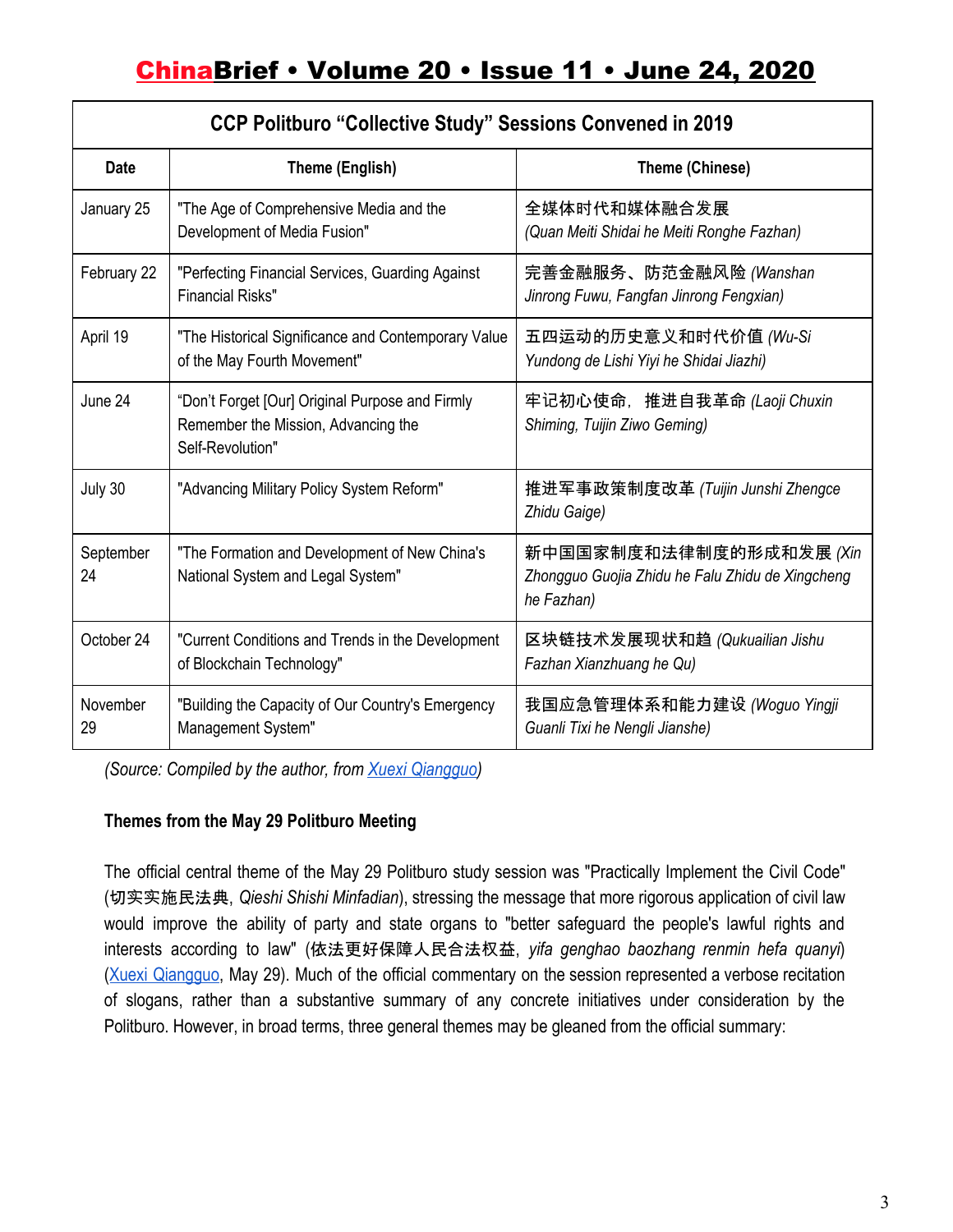*The role of civil law in improving the CCP's capacity for effective governance*. The phrase "administering the country according to law" (依法治国, *yifa zhiguo*) featured prominently in coverage of the May 29 meeting. This has long been a significant slogan in CCP discourse, but it is one that has achieved particular prominence under Xi. Per the official summary, more effective application of civil law will "raise the importance of using the civil code to uphold the people's rights, resolve contradictions and disputes, and promote our capacity [to uphold] standards for social harmony and stability" [\(Xuexi Qiangguo,](https://www.xuexi.cn/lgpage/detail/index.html?id=14122828678704046265&item_id=14122828678704046265) May 29).

*Employing the civil law for stricter social control*. In conjunction with the theme of more effective governance, in the official account Xi was depicted as calling for the CCP to more strictly apply laws and regulations in order to achieve more efficient social control. Xi reportedly called for stricter "standards in administering permits, administering punishments, administering coercive [actions], administering tax collection, administering the collection of fees, administering inspections, administering rulings, [and] raising up [our] administrative capacity… According to law, deal severely with behaviors and officials that violate the lawful rights of the masses" [\(Xuexi Qiangguo,](https://www.xuexi.cn/lgpage/detail/index.html?id=14122828678704046265&item_id=14122828678704046265) May 29).

*Touting civil law protections to provide economic reassurance to commercial enterprises.* Facing tri-fold economic pressures from the U.S.-China "trade war," the potential decoupling of foreign businesses from China, and the COVID-19 pandemic, Beijing has taken recent steps to send a message of reassurance to foreign firms operating or investing in China [\(Xinhua](http://www.xinhuanet.com/english/2020-05/21/c_139076447.htm), May 21; NPC Work [Report](http://www.npc.gov.cn/englishnpc/c23934/202006/946d17be389c41ff88f7b1b74e7c0bd6/files/88f79a6c394e42d89948327a71dc6fcf.pdf), May 25). Commentary on the May 29 Politburo session asserted that "the building of our country's civil law and commercial law system is proceeding at an ever-more rapid pace," and stressed the capacity of PRC law for "property security [and] commercial transaction facilitation." Party and state organs were advised to "consider civil code regulations, so that they do not infringe upon the lawful civil rights of the masses, including personal security and property rights" [\(Xuexi Qiangguo](https://www.xuexi.cn/lgpage/detail/index.html?id=14122828678704046265&item_id=14122828678704046265), May 29).



*Image: A* People's Daily *graphic, dating from 2014, that publicized collective study sessions of the 18th Politburo (2012-2017). From the early period of Xi's tenure as CCP General Secretary, Xi's authoritative position in Politburo political study sessions has been promoted as another aspect of his cult of personality. (Source[:](http://gd.people.com.cn/BIG5/n/2014/1105/c123932-22820141.html) [People's Daily Online](http://gd.people.com.cn/BIG5/n/2014/1105/c123932-22820141.html), November 5, 2014)*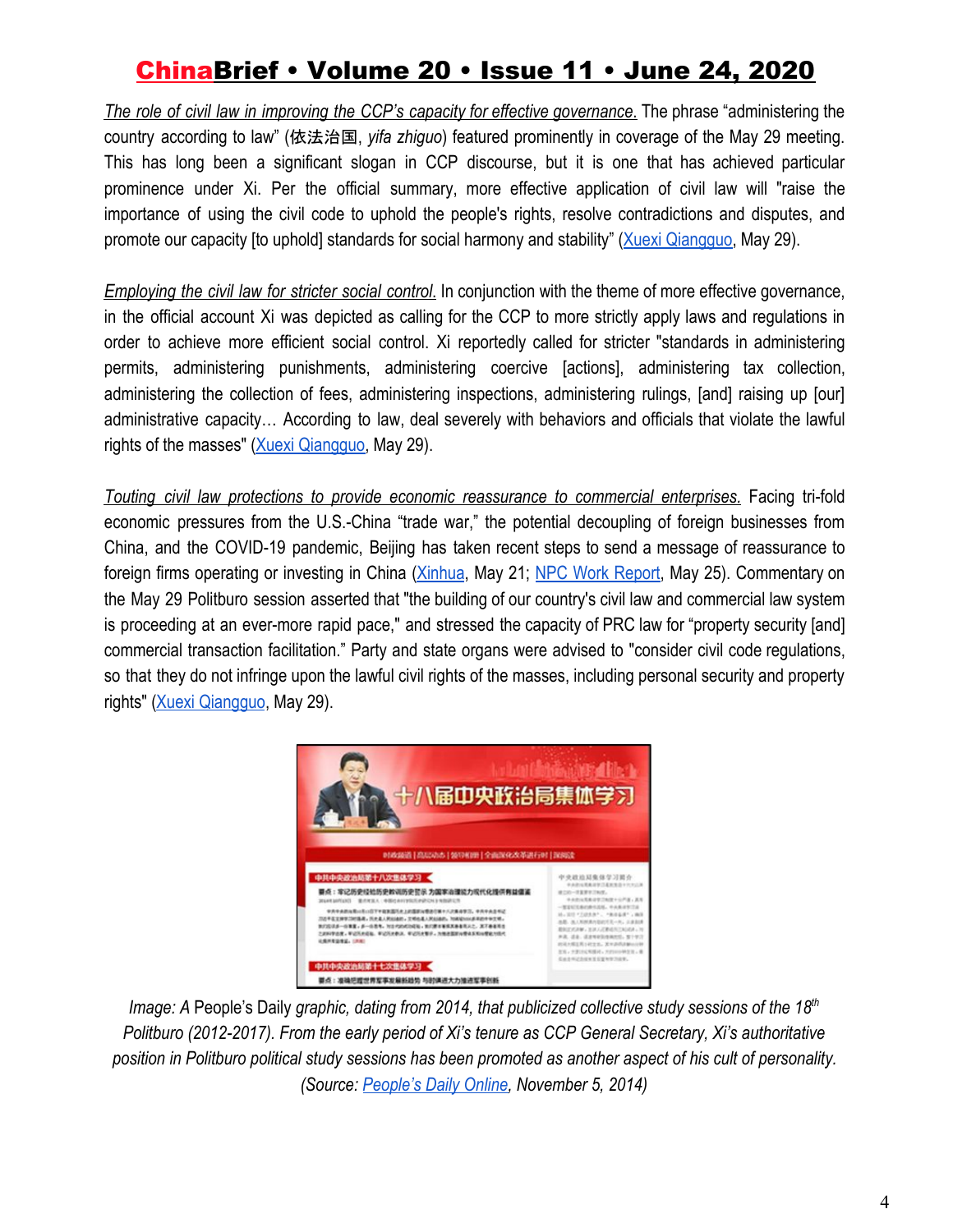### **Conclusion**

The resumption of the Politburo's periodic "collective study" sessions is likely another sign that the central CCP leadership wishes to project a return to normalcy after the disruptions caused by the COVID-19 pandemic throughout the earlier months of 2020. It is also a further sign that the state propaganda apparatus has returned to its unabashed promotion of Xi's cult of personality—an effort that dimmed temporarily earlier this year, when Xi assumed a less visible posture and other senior CCP officials briefly adopted a more prominent public presence ([China](https://jamestown.org/program/the-ccps-new-leading-small-group-for-countering-the-coronavirus-epidemic-and-the-mysterious-absence-of-xi-jinping/) Brief, February 5[;](https://jamestown.org/program/how-the-wuhan-epidemic-has-dented-xi-jinpings-authority-and-prestige/) [China](https://jamestown.org/program/how-the-wuhan-epidemic-has-dented-xi-jinpings-authority-and-prestige/) Brief, February 13). With the end of the most intense phase of the COVID-19 crisis—at least for now—the top echelon of CCP leadership, and the propaganda apparatus at its command, is returning its attention to many of the policy priorities in place prior to the epidemic.

John Dotson is the editor of China Brief. For any comments, queries, or submissions, feel free to reach out to *him at: [cbeditor@jamestown.org](mailto:cbeditor@jamestown.org).*

#### **Notes**

**[1]** The Politburo held eight collective study sessions in 2019; nine in 2018; eight in 2017; and eight in 2016. See: "Central Politburo Collective Study" (中央政治局集体学习, *Zhongyang Zhengzhiju Jiti Xuexi*), *Xuexi Qiangguo* (学习强国) website (ongoing)[.](https://www.xuexi.cn/9bc28239c691139fe0bdbd0f38126f8c/9a3668c13f6e303932b5e0e100fc248b.html)

[https://www.xuexi.cn/9bc28239c691139fe0bdbd0f38126f8c/9a3668c13f6e303932b5e0e100fc248b.html.](https://www.xuexi.cn/9bc28239c691139fe0bdbd0f38126f8c/9a3668c13f6e303932b5e0e100fc248b.html)

**[2]** Note that the December 26-27, 2019 "democratic life meeting" of the CCP Politburo fell outside the official sequence of the Politburo's "collective study" meetings, and was not counted among the eight study sessions for 2019. However, this traditional end-of-year Politburo meeting is still publicized by PRC state media as an ideological study session for the top CCP leadership.

**[3]** "Central Politburo Collective Study" (中央政治局集体学习, *Zhongyang Zhengzhiju Jiti Xuexi*), *Xuexi Qiangguo* (学习强国) website (ongoing)[.](https://www.xuexi.cn/9bc28239c691139fe0bdbd0f38126f8c/9a3668c13f6e303932b5e0e100fc248b.html)

[https://www.xuexi.cn/9bc28239c691139fe0bdbd0f38126f8c/9a3668c13f6e303932b5e0e100fc248b.html.](https://www.xuexi.cn/9bc28239c691139fe0bdbd0f38126f8c/9a3668c13f6e303932b5e0e100fc248b.html)

**\*\*\***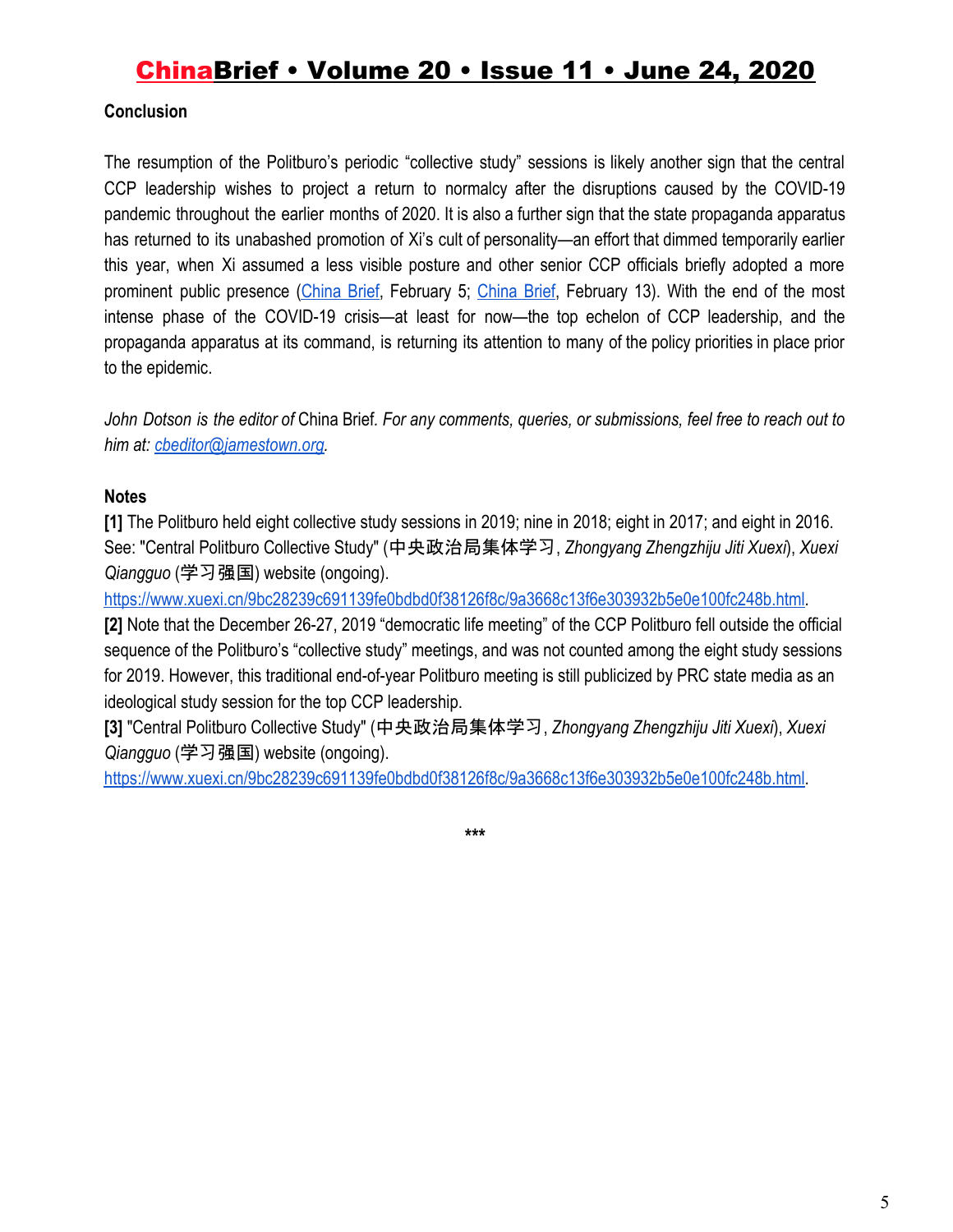### **Fighting the Battle for the Narrative: The PRC White Paper on Its COVID-19 Response** *By April Herlevi*

#### **Introduction**

On June 7, the People's Republic of China (PRC) State Council Information Office (国务院新闻办公室, *Guowuyuan Xinwen Bangongshi*) released an official white paper outlining China's response to the COVID-19 crisis [\(Xinhua](http://www.xinhuanet.com/english/2020-06/07/c_139121660.htm), June 7). As the COVID-19 pandemic continues to evolve, the document, titled *Fighting COVID-19 – China in Action* (抗击新冠肺炎疫情的中国行动, *Kangji Xinguan Feiyan Yiqing de Zhongguo Xingdong*), is a clear articulation as to how the authorities of the ruling Chinese Communist Party (CCP) hope to control and shape the narratives surrounding their own role in the state response to the virus. Key themes in the report are unsurprising; however, the timeline articulated by the State Council leaves serious questions about the origin of the virus and its initial beginnings.

Several key themes emerge from *Fighting COVID-19: China in Action* (hereafter, "White Paper"). These include: China's timely sharing of information with international organizations; narratives of "battle" against the virus; China's positive international engagement; and the need for economic stabilization. Each of these themes is inter-related. The purpose of the COVID-19 White Paper is for the PRC to "clarify its ideas on the global battle"—a battle that cannot be "won" without international engagement. This is a version of events that emphasizes the "open, transparent, and responsible manner" that China claims to have undertaken throughout the crisis. Yet, alongside assertions of transparency, the document also emphasizes taking actions "in accordance with the law"—which begs the question as to whether key items of information have been omitted in order to justify measures intended to maintain domestic stability ([SCIO,](http://english.scio.gov.cn/whitepapers/2020-06/07/content_76135269_7.htm) June 7).

#### **Timely Notification or Curious Timelines?**

According to the White Paper, the official response began on December 27, 2019. On that day, the "Wuhan city government arranged for experts to look into" the cases of viral pneumonia occurring in the city ([SCIO,](http://english.scio.gov.cn/whitepapers/2020-06/07/content_76135269_7.htm) June 7). However, the Wuhan Municipal Health Commission had earlier indicated that initial cases of "an unidentified pneumonia outbreak" (肺炎疫情, *feiyin yiqing*) were identified by December 12, 2019 ([China](https://jamestown.org/program/the-state-response-to-a-mystery-viral-outbreak-in-central-china/?mc_cid=7c035be800&mc_eid=5470058e28) [Brief](https://jamestown.org/program/the-state-response-to-a-mystery-viral-outbreak-in-central-china/?mc_cid=7c035be800&mc_eid=5470058e28), January 17). The official timeline from the World Health Organization (WHO) indicates that the Wuhan Municipal Health Commission "reported a cluster of cases of pneumonia in Wuhan" on December 31, 2019, and that "a novel coronavirus was eventually identified." However, the WHO does not specify any other dates or notes for the month of December [\(WHO,](https://www.who.int/news-room/detail/27-04-2020-who-timeline---covid-19) April 27).

The timeline articulated in China's COVID-19 White Paper leaves at least two weeks entirely unaccounted for, which raises questions about the interaction between local, national, and international officials. Action at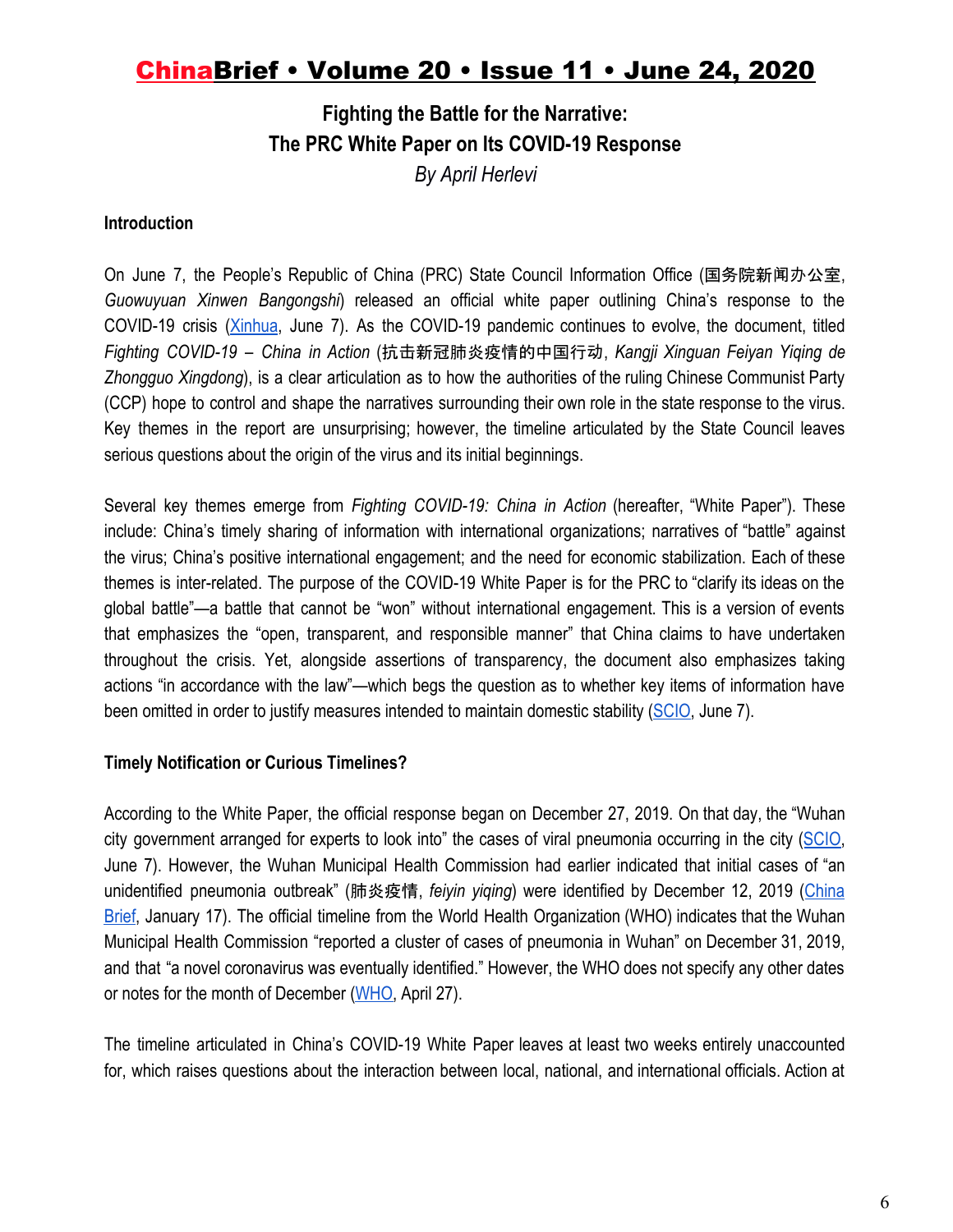the local level was critical for the identification of this new illness, and several doctors working on the front lines in Wuhan—Li Wenliang, Mei Zhongming, and Jiang Xueqing—have died from the disease [\(South](https://www.scmp.com/news/china/society/article/3064830/wuhan-doctor-who-worked-whistle-blower-li-wenliang-dies-after) China [Morning](https://www.scmp.com/news/china/society/article/3064830/wuhan-doctor-who-worked-whistle-blower-li-wenliang-dies-after) Post, March 3). A draft resolution introduced at the World Health Assembly in May—spearheaded by Australia, and now supported by over 110 countries—calls for an "impartial, independent, and comprehensive evaluation" of the events associated with the pandemic ([Business](https://www.businessinsider.com/120-nations-support-un-investigating-coronavirus-origin-china-angry-2020-5) Insider, May 18). The PRC has resisted all such calls, and the White Paper reveals a continuing determination to deflect criticism of its early handling of the outbreak. The document calls for the international community to "resist scapegoating or other such self-serving artifices, and [to] stand against stigmatization and politicization of the virus" [\(SCIO](http://english.scio.gov.cn/whitepapers/2020-06/07/content_76135269_7.htm), June 7, Section IV).

Publishing the White Paper is one attempt by the PRC to show that it is "open and transparent" and that "China gave timely notification to the international community" [\(SCIO](http://english.scio.gov.cn/whitepapers/2020-06/07/content_76135269_7.htm), June 7). However, in its present form the White Paper raises significant questions about the initial phase of the outbreak and how information was communicated between local, provincial, and national officials: its timeline begins too late to fully answer these questions, which could hamper efforts to learn the origin of the virus and how it spread initially. A clear understanding of how the COVID-19 pandemic began will be necessary for the international medical and scientific community to understand the origins and initial spread of the virus. If the initial days and weeks are not articulated, it may be impossible for epidemiologists, scientists, and policymakers to assess what actually occurred at the outset.



*Image: The press conference for the official publication of the white paper on China's COVID-19 response, which was released by the PRC State Council Information Office on June 7, 2020. (Source: [China Daily](http://en.people.cn/n3/2020/0607/c90000-9698278.html)*, *June 7)*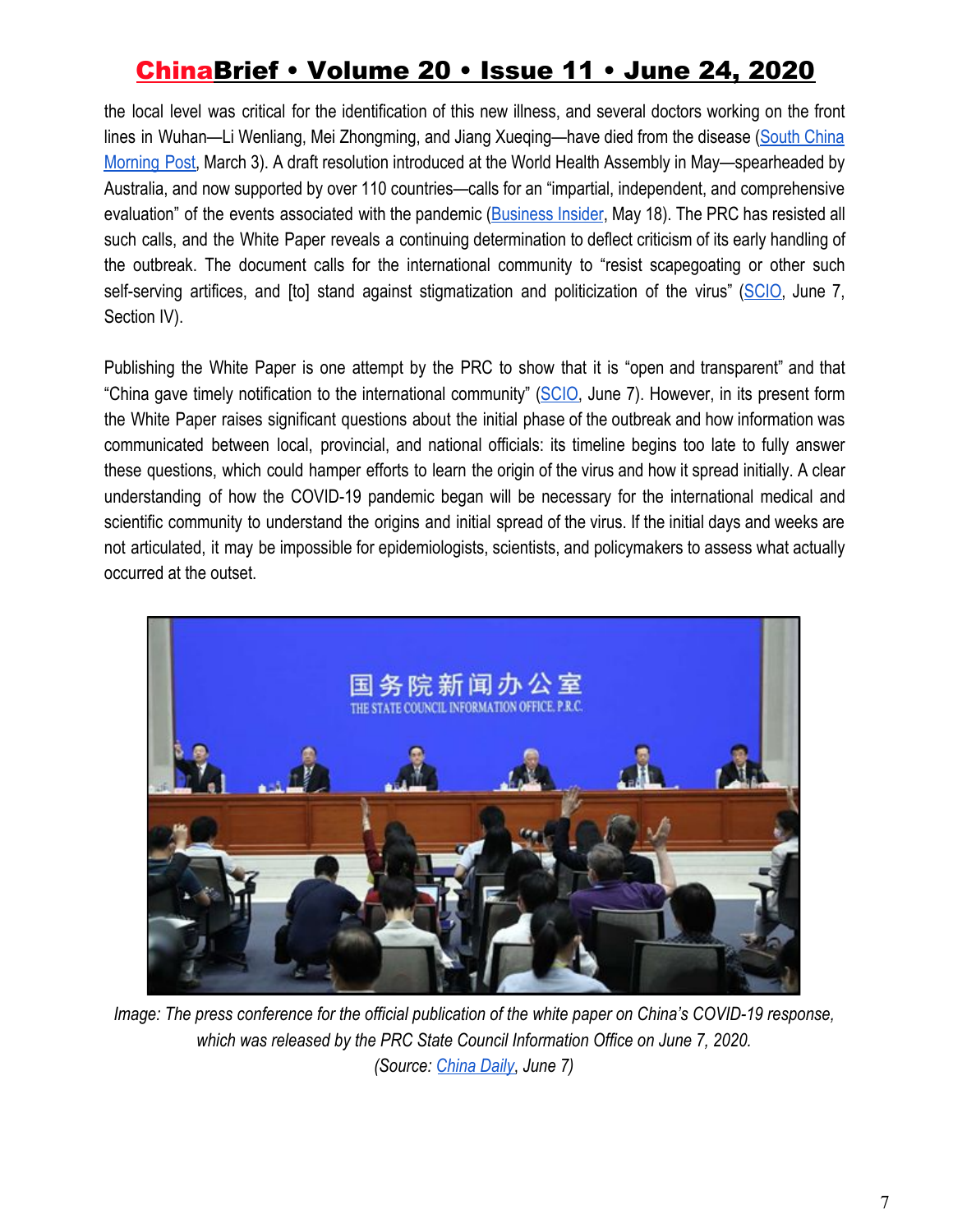#### **Narratives of Battle**

The White Paper makes clear that one of its key goals is to address the "global battle" against COVID-19. The narrative of battle explains both how the PRC "fought" the virus and how the PRC must continue to maintain its story internationally. In terms of the direct fight, according to the White Paper the "all-out battle" against COVID-19 was fought with "confidence and solidarity, [and] a science-based approach and targeted measures." As a result, after "approximately three months, a decisive victory was secured in the battle to defend Hubei Province and its capital city of Wuhan" ([SCIO,](http://english.scio.gov.cn/whitepapers/2020-06/07/content_76135269_7.htm) June 7).

The "battleground" narrative does two things: it makes the central government look strong in its fight against the pandemic, and shifts focus to the virus as an enemy. Shifting blame is important, because if there is a perception that the central government knew there was an "enemy" lurking in early or mid-December and did not take action, then there would be questions about the government's decisiveness. Consistent with the "battle" narrative, the White Paper highlights the role of the People's Liberation Army (PLA), stating that 4,000 military medical personnel were dispatched to respond to the crisis, with the PLA Air Force performing important logistical support. The PRC government has also maintained the narrative that no PLA personnel contracted the virus, despite the heavy concentration of PLA forces located in the vicinity of Wuhan ([China](https://jamestown.org/program/responding-to-the-epidemic-in-wuhan-insights-into-chinese-military-logistics/) [Brief](https://jamestown.org/program/responding-to-the-epidemic-in-wuhan-insights-into-chinese-military-logistics/), April 13).

#### **International Engagement**

While the "battle" on the ground may have been declared "won" in Wuhan, the battle for the international narrative continues. The White Paper argues that "international solidarity" and "multilateralism" were necessary to deal with the crisis, and highlights these efforts in Section IV of the White Paper, titled "Building a Global Community of Health For All." Consistent with Xi Jinping's discourse on the "community of common destiny for mankind" (人类命运共同体, *renlei mingyun gongtongti*), **[1]** the White Paper describes how "China has fought should to shoulder with the rest of the world" as part of the idea that "the world is a global community of shared future" ([SCIO,](http://english.scio.gov.cn/whitepapers/2020-06/07/content_76135269_7.htm) June 7).

Like many other PRC government reports in the last decade, the measure of success for international engagement has become a numbers game: how many items can be counted up and measured to show "results"? At the highest level of government, "President Xi has personally promoted international cooperation" by having "phone calls or meetings with nearly 50 foreign leaders and heads of international organizations." At other levels of government, the PRC has "conducted more than 70 exchanges with international and regional organizations including ASEAN, the European Union, the African Union (AU), APEC, the Caribbean Community, and the Shanghai Cooperation Organization" [\(SCIO,](http://english.scio.gov.cn/whitepapers/2020-06/07/content_76135269_7.htm) June 7, Section IV).

In addition to top-level meetings, the White Paper promises "US\$2 billion of international aid over two years" for a "global humanitarian response depot" in China. The document also outlines tools for sharing scientific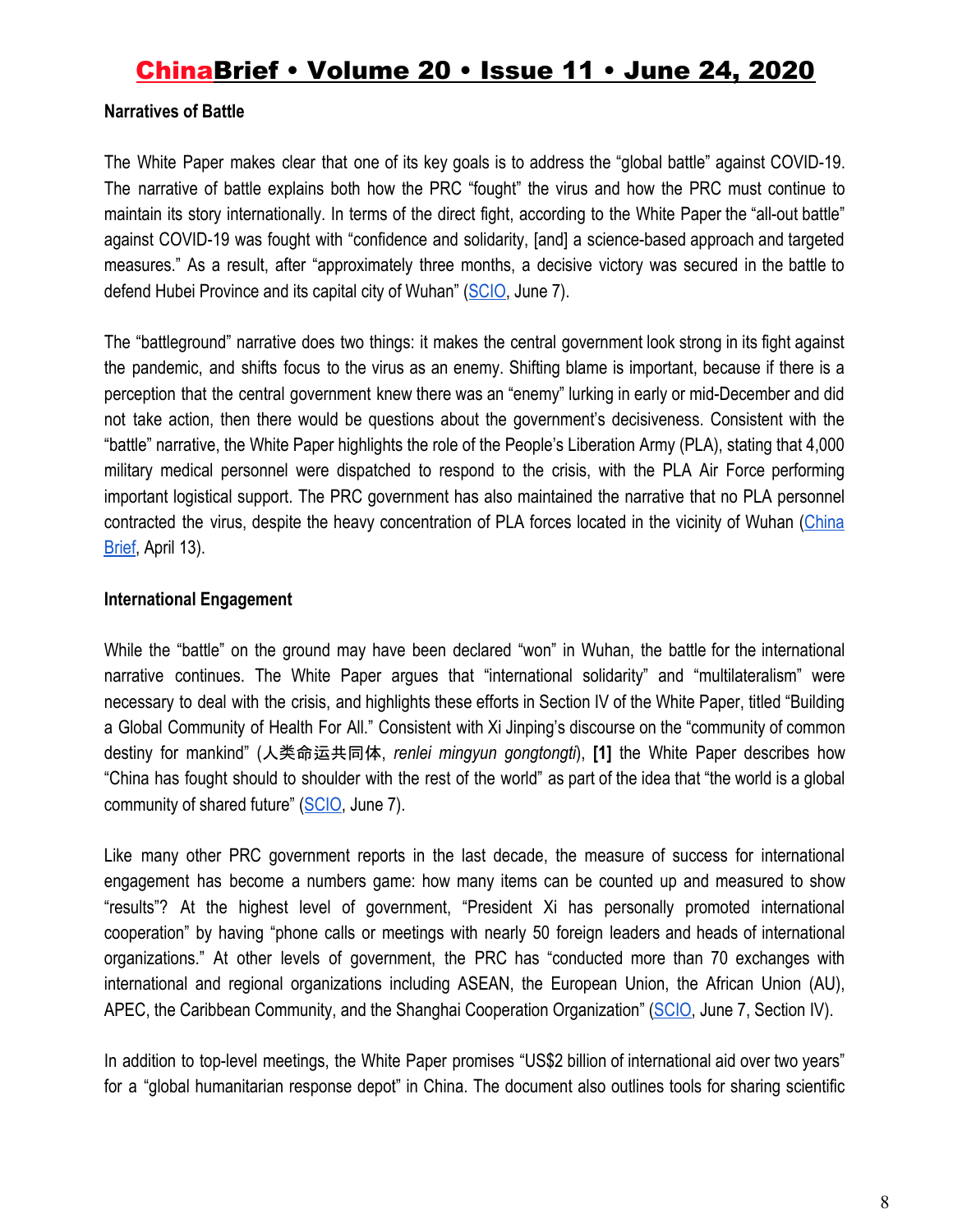information, calls for additional multilateral meetings, and promises assistance for "developing countries with weaker public health systems in Asia, Africa and Latin America – especially Africa" ([SCIO,](http://english.scio.gov.cn/whitepapers/2020-06/07/content_76135269_7.htm) June 7, Section IV).



*Image: China's medical aid (or sales) to other countries have featured as a prominent element of the PRC's COVID-19 pandemic response propaganda. In this image, a delegation of medical personnel from Hunan Province pose for a photo upon arrival in Malabo, Equatorial Guinea (May 26, 2020). (Image source: [People's Daily Online,](http://en.people.cn/n3/2020/0607/c90000-9698278-5.html) June 7)*

### **Economic Stabilization**

International engagement and solidarity are major themes of the White Paper, but Beijing acknowledges that global economic cooperation could be heavily impacted by the crisis. The White Paper argues that economic cooperation must continue, while also noting that "the global spread of the pandemic" is "making a severe global economic recession unavoidable" [\(SCIO](http://english.scio.gov.cn/whitepapers/2020-06/07/content_76135269_7.htm), June 7, Section IV). In a move that generated considerable press attention in the United States and Europe, the CCP chose to do away with gross domestic product (GDP) targets at this year's National People's Congress ([BBC](https://www.bbc.com/news/business-52765958), May 22; [Reuters,](https://www.reuters.com/article/us-china-parliament-economy-xi/xi-says-china-could-have-set-gdp-growth-goal-around-6-had-there-been-no-coronavirus-idUSKBN2300EU) May 24). However, PRC media outlets claim work will continue on a variety of "sub-targets" that remain necessary for the "building of a moderately prosperous society in all respects" [\(Xinhua,](http://www.xinhuanet.com/english/2020-05/23/c_139080161.htm) May 23).

At the international level, the White Paper makes clear that the PRC remains committed to the global economic system. In particular, "China believes that the international community should proceed with globalization, safeguard the multilateral trading system based on the WTO, cut tariffs, remove barriers, facilitate the flow of trade, and keep international industrial and supply chains secure and smooth." The PRC argues that "COVID-19 is changing the form but not the general trend of economic globalization." Despite this seemingly optimistic tone, the economic and political challenges of U.S.-China relations over the past several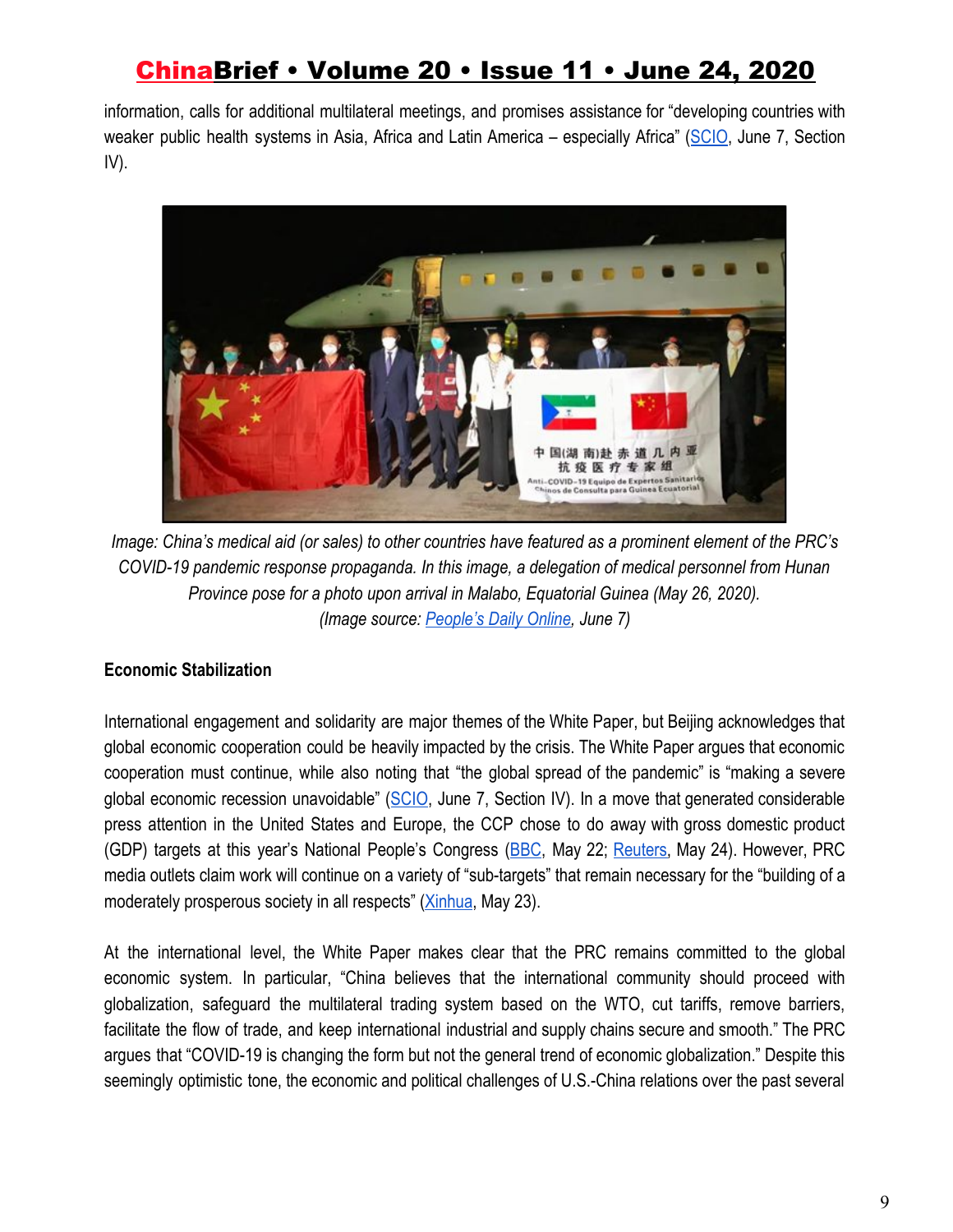years are not ignored. The White Paper calls out the United States by stating that "Decoupling, erecting walls, and deglobalization may divide the world, but will not do any good to those who themselves are engaged in these acts" ([SCIO,](http://english.scio.gov.cn/whitepapers/2020-06/07/content_76135269_7.htm) June 7).

On the domestic front, the State Council argues that economic stabilization must occur in "employment, finance, foreign trade, inbound investment, domestic investment, and market expectations." In addition to these "six fronts" for stabilization, the White Paper assigns "six priorities" for social and economic order: "jobs, daily living needs, food and energy, industrial and supply chains, the interests of market players, and the smooth functioning of grassroots government" ([SCIO](http://english.scio.gov.cn/whitepapers/2020-06/07/content_76135269_7.htm), June 7, Section III). Stabilization in trade will be difficult given the drop in exports ([Financial](https://www.ft.com/content/d217a1f8-9bf4-4d05-a5ba-b0794852e1c4) Times, June 7), but China still hopes to attract foreign investment. During the National People's Congress held in late May, NPC Standing Committee Chairman Li Zhanshu (栗战书) noted that further changes had been made with respect to investment: "After adopting the Foreign Investment Law, we completed its integration with relevant laws by revising a package of laws on construction, fire protection, digital signatures, urban and rural planning, vehicle and vessel taxes, trademarks, unfair competition, and administrative approval" ([NPC](http://www.npc.gov.cn/englishnpc/c23934/202006/946d17be389c41ff88f7b1b74e7c0bd6.shtml), May 25).

We do not yet know the full economic toll of the COVID-19 crisis for either China or the global economy, but thus far, China is staying the course. The White Paper reiterated many of the same themes as described in the NPC work report issued in May, which highlighted that "supply-side structural reform and high-quality economic development" remain on the agenda for 2020 ([NPC](http://www.npc.gov.cn/englishnpc/c23934/202006/946d17be389c41ff88f7b1b74e7c0bd6.shtml), May 25).

#### **Conclusion: Winning the Battle?**

China's White Paper shows Beijing's imperative to control the COVID-19 narrative. International engagement is highlighted throughout, but the "battle" is also about the timeline. By focusing on the events that transpired in 2020—rather than the events early in the crisis—Beijing has emphasized the measures to stop the spread of the virus, rather than discussing its origins. Yet, the timeline is critical to future examination of the virus and how it spread. China's unwillingness to articulate the timing of events in December 2019 undermines the narrative of its "open and transparent" reporting in a timely manner.

For economic recovery and stabilization, the origins of the virus may not matter. Yet, for a full accounting of the disease itself, late 2019 is a critical time period and the current explanations are insufficient. For the good of the "global community of shared destiny," the PRC may want to evaluate whether the current narrative is complete—and consider how a full accounting of the pandemic requires an accurate and complete timeline of events at all levels of the PRC government.

*April A. Herlevi examines China's political economy and foreign economic policy. She earned her PhD in international relations and comparative politics from the University of Virginia, and currently serves as a*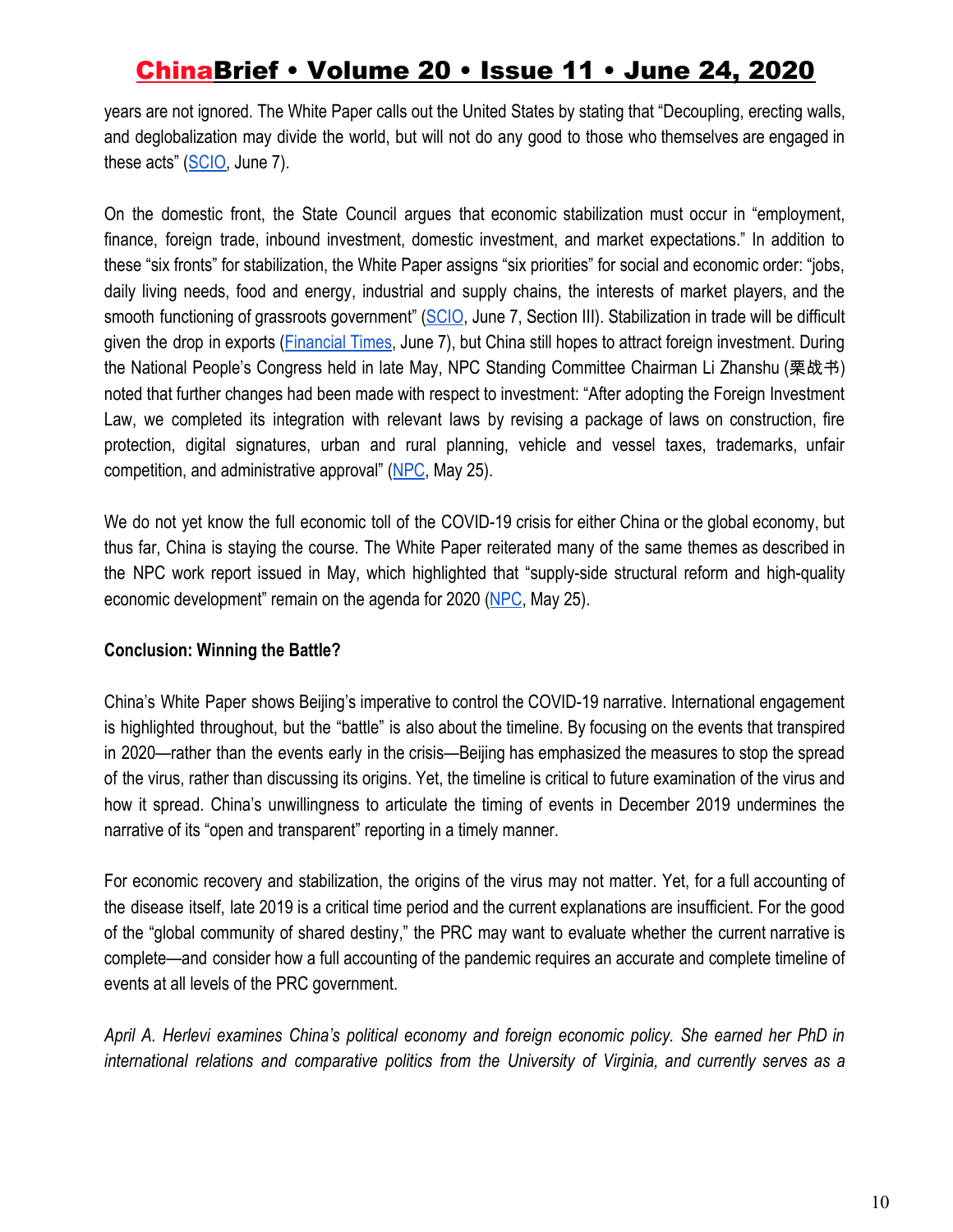*research scientist at CNA, a nonprofit research organization in Arlington, Virginia. This work represents her own views, and should not be regarded as representing the opinions of either CNA or its sponsors.*

### **Notes**

**[1]** For analysis of the "community of shared destiny" concept, see: Liza Tobin, "Xi's Vision for Transforming Global Governance: A Strategic Challenge for Washington and Its Allies," *Texas National Security Review*, Vol. 2, 2, Issue 1, November 2018. [https://tnsr.org/2018/11/xis-vision-for-transforming-global-governance-a-strategic-challenge-for-washington-a](https://tnsr.org/2018/11/xis-vision-for-transforming-global-governance-a-strategic-challenge-for-washington-and-its-allies/) [nd-its-allies/](https://tnsr.org/2018/11/xis-vision-for-transforming-global-governance-a-strategic-challenge-for-washington-and-its-allies/).

**\*\*\***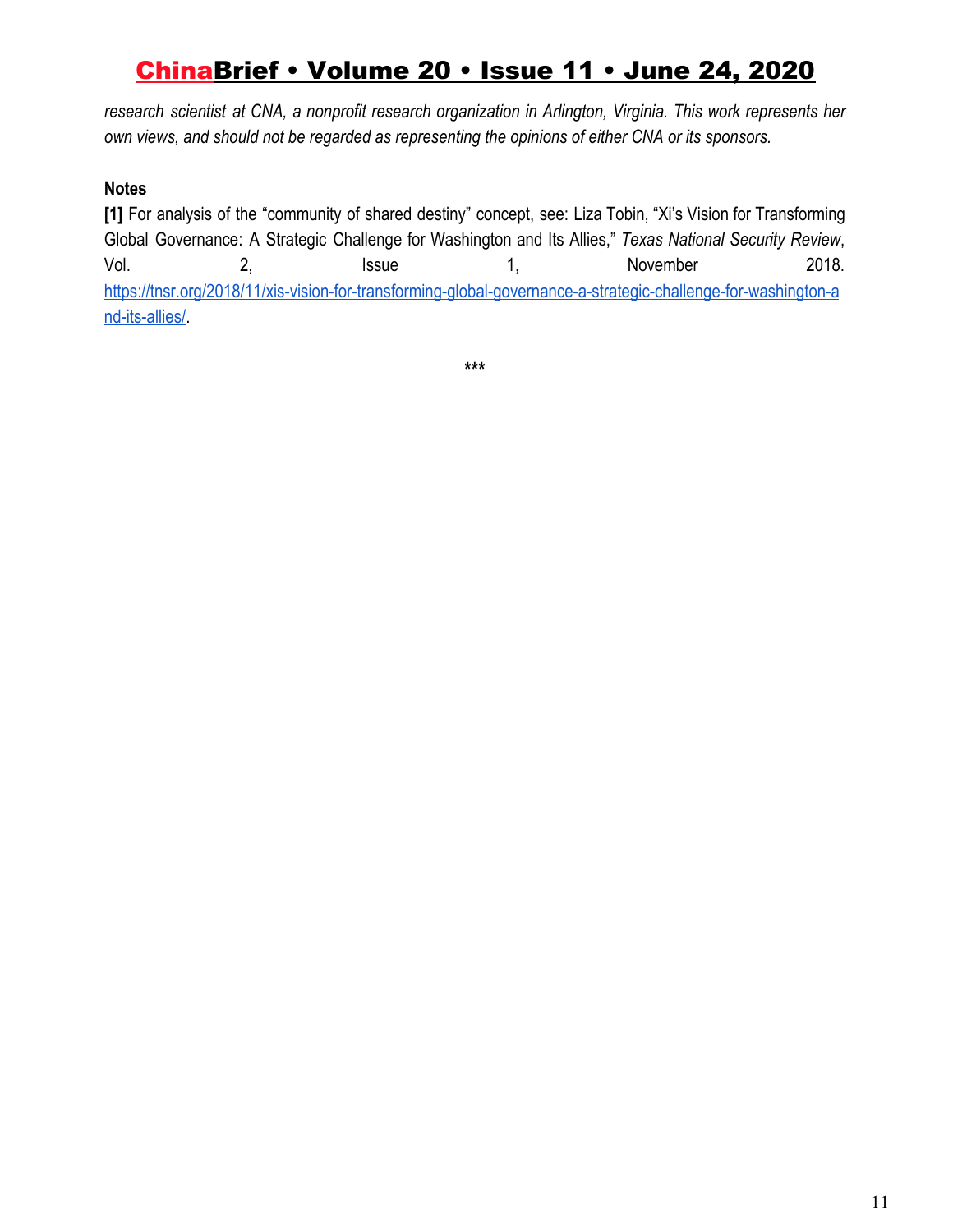### **The COVID-19 Pandemic Boosts Sino-Russian Cooperation**

*By Richard Weitz*

#### **Introduction**

The immediate impact of the COVID-19 crisis on Sino-Russian relations has been to weaken the social and economic ties between the two states. Similar to circumstances in other countries, their cross-border economic exchanges have abruptly shrunk. The pandemic has also exacerbated xenophobic sentiments in both countries, as well as directing their political leadership inwards towards domestic recovery [\(China](https://jamestown.org/program/fair-weather-friends-the-impact-of-the-coronavirus-on-the-strategic-partnership-between-russia-and-china/) Brief, February 28). However, the COVID-19 crisis has reaffirmed both governments' ability to manage these challenges and to limit major damage to their relationship. In the long term, the diverging economic performance of the two countries, with China rebounding much faster than Russia, could further increase Russia's economic dependence on China. Lastly, the crisis has seen a unique convergence of Chinese and Russian narratives, with their reciprocal messaging amplifying their viewpoints. This may foreshadow further cooperation in the information domain between the two countries.



*Image: Persons waiting at a border checkpoint at Suifenhe, a town along the border of China's Heilongjiang Province and the Russian province of Primorsky Krai (undated, early-mid April). In April, Suifenhe was placed under quarantine and its port closed due to the COVID-19 pandemic. (Image source[:](https://www.globaltimes.cn/content/1185517.shtml) [Global Times](https://www.globaltimes.cn/content/1185517.shtml), April 14)*

### **Managing Frictions**

The most visible short-term impact of the virus has been to decrease some economic activity between China and Russia, which has naturally contributed to diminished two-way commerce. Their curtailing of mutual tourism, trade, and transportation has amplified the effect of internal economic contractions. The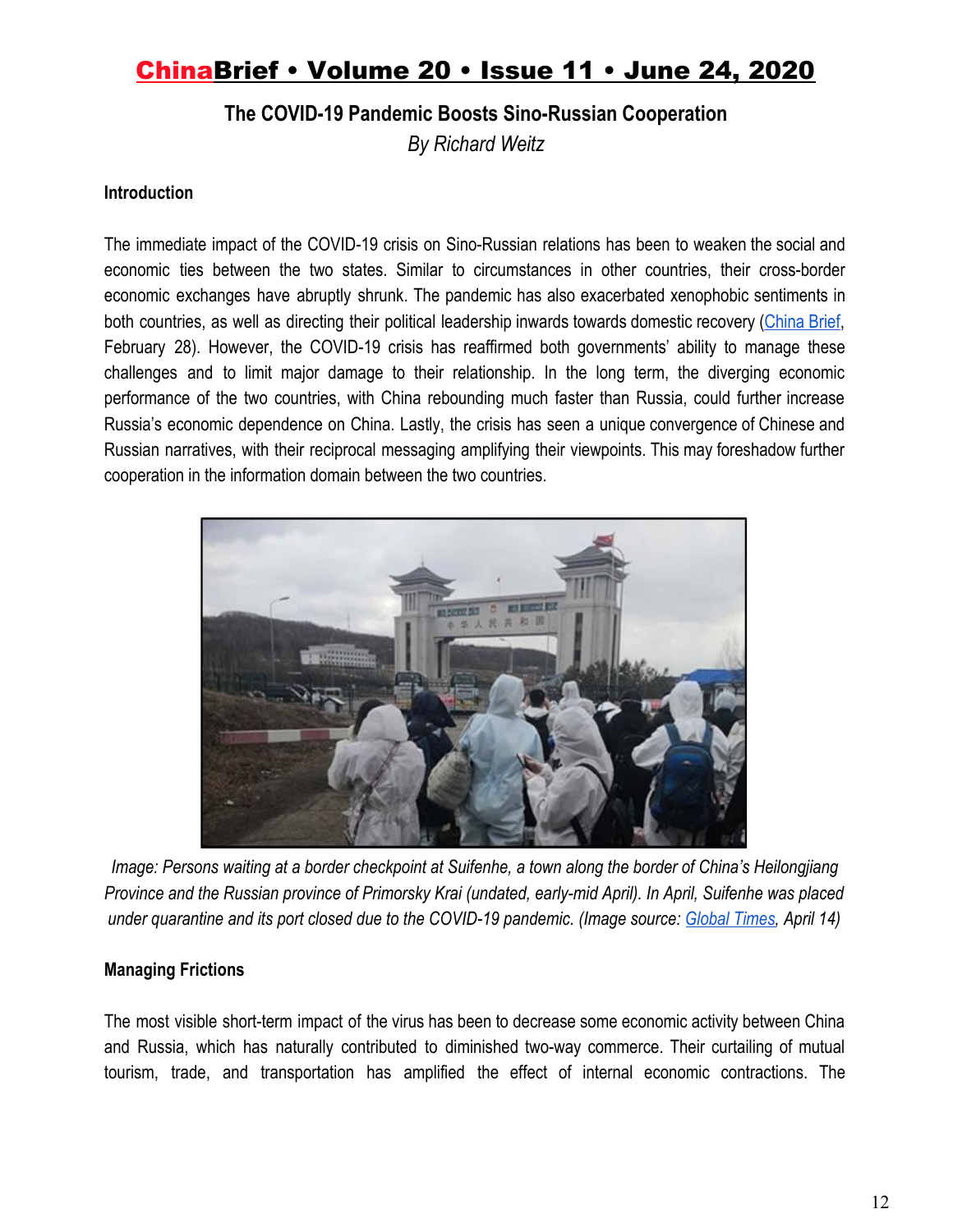Sino-Russian tourism industry essentially evaporated after the Russian government stopped issuing tourist visas to Chinese nationals [\(Moscow](https://www.themoscowtimes.com/2020/04/24/russia-seeks-to-revive-coronavirus-hit-tourism-industry-by-cutting-visa-red-tape-a70097) Times, April 24), which has deprived Russia's hospitality industry of the main source of its foreign tourists. Though some corporate exchanges continued via video and other links, important joint infrastructure border projects, such as cross-river bridges, have been suspended.

The fragility of Russian-Chinese popular relations has also been evident in the crisis, despite years of targeted policies by both governments to promote binational social and cultural ties. As news of the virus outbreak in China emerged, Sinophobic sentiment rose in Russia: anti-Chinese racial and xenophobic comments appeared in Russian social media, while Russians surveyed in polls indicated they would avoid contact with Chinese-looking people (Ipsos [MORI,](https://www.ipsos.com/ipsos-mori/en-uk/covid-19-one-seven-people-would-avoid-people-chinese-origin-or-appearance) February 14). PRC social media commentators complained about the harassment of PRC nationals in Russia and speculated that the Russian government was undercounting the spread of the infection within its territories ([EurasiaNet](https://eurasianet.org/infodemic-infects-chinese-russian-relations), April 12).

When certain PRC tourists who were deported back to China for allegedly violating quarantine rules were found to be infected with COVID-19, some netizens speculated that Moscow was trying to export virus cases to China [\(NPR,](https://www.npr.org/2020/04/10/831480479/to-avoid-new-covid-19-cases-china-closes-border-with-russia) April 10). Later, the Chinese government, while permitting commercial flights to continue, sealed off all land crossings to people along the Russian border (*FMPRC*, April 9). The decision came after travelers from Russia—predominantly Chinese nationals—became the largest source of imported COVID cases into China [\(CGTN](https://news.cgtn.com/news/2020-04-08/China-closes-land-border-with-Russia-to-prevent-COVID-19-PwfK4co62I/index.html), April 8). Frictions then arose about what to do with the large number of Chinese nationals stranded along the border in the Russian Far East, and Chinese social media commentators expressed fears that their compatriots were not receiving adequate protection against being infected [\(Global](https://www.globaltimes.cn/content/1185193.shtm) [Times,](https://www.globaltimes.cn/content/1185193.shtm) April 9).

Notwithstanding these signs of popular dissatisfaction, neither government overtly criticized the other. Whereas the PRC attacked the United States for suspending travel and tourism with China, the government and media shrugged off Russia's own severe travel restrictions and border closures. Afterwards, the Russian government reciprocated by not openly contesting China's own subsequent severance of cross-border exchanges, which began in early April after many PRC nationals returning to China from Russia tested positive for the virus. The two governments also made a show of manifesting symbolic solidarity in combating the virus. In the first few months of 2020, Russia provided medical aid to China; in the following months, when the virus peaked in Russia, China delivered millions of masks and other items of protective equipment to Russia [\(Xinhua](http://www.china.org.cn/world/2020-04/11/content_75920126.htm), April 11; [TASS](https://tass.com/society/1140305), April 4[;](https://infobrics.org/post/31082/) [CGTN,](https://infobrics.org/post/31082/) June 11). The Chinese media ran stories of Russian citizens thanking China for donating the medical supplies ([Global Times,](https://www.globaltimes.cn/content/1185400.shtml) April 12).

Many of the Sino-Russian economic contractions are reversible. Taking advantage of the fall in world oil prices, China made large purchases of Russian oil in March, which resulted in a 17 percent growth in the value of Russian exports to the PRC in the first quarter of the year, and an overall 3.4% increase in two-way trade even as China's commerce with Japan, the European Union, and the United States fell ([SCMP](https://www.scmp.com/comment/opinion/article/3084070/us-covid-19-blame-game-pushing-china-and-russia-closer-together-are), May 14; [CGTN](https://infobrics.org/post/31082/), June 11). As soon as the visa and border restrictions are relaxed, the number of tourists and other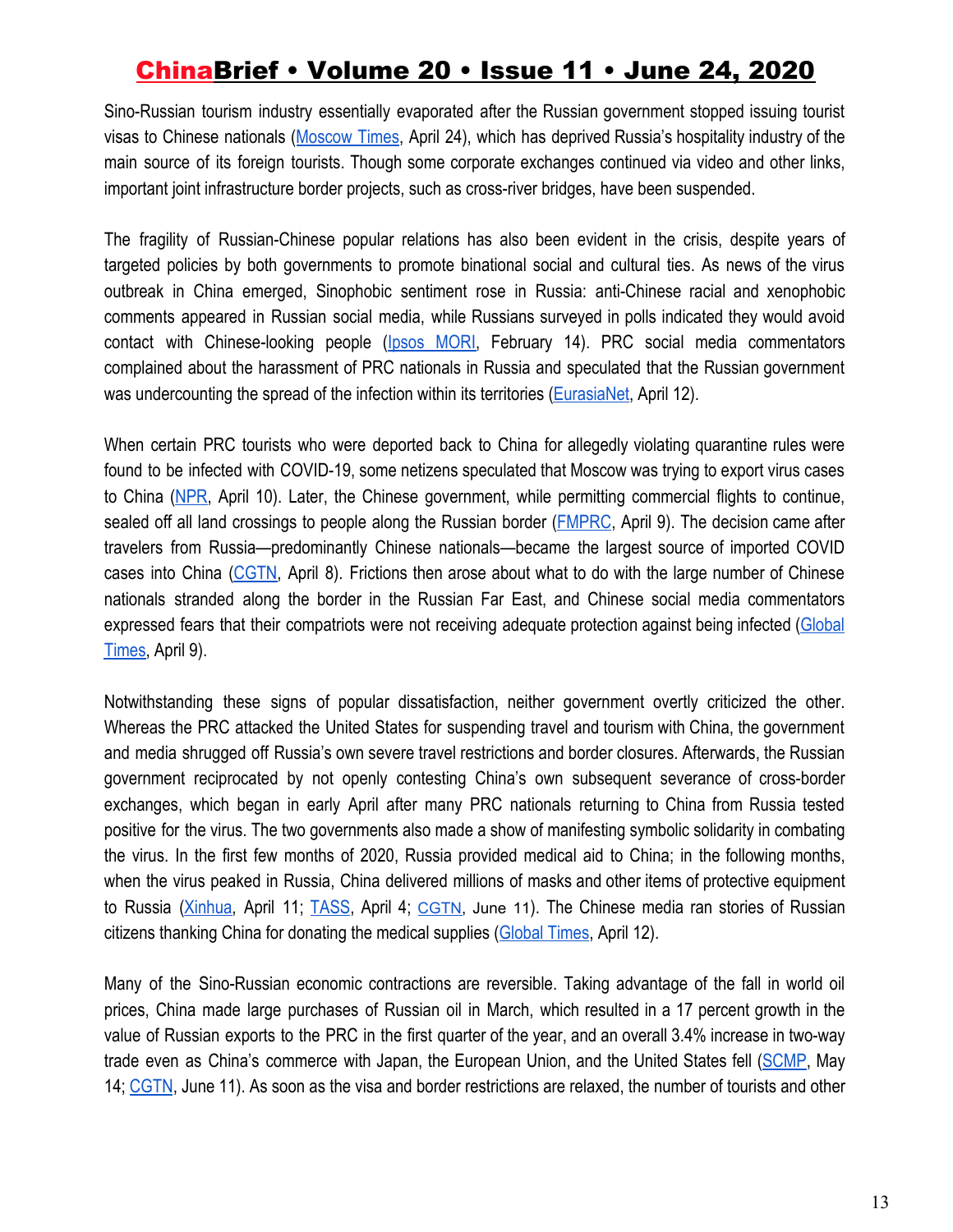exchanges should also rebound. Noting that before the epidemic the flow of tourism was predominately that of Chinese citizens visiting Russia, Andrei Denisov, the Russian Ambassador to China, has indicated that his government foresaw more balanced tourist exchanges in the future [\(TASS](https://tass.com/politics/1169501), June 19).

Biotechnology and related ties will likely expand between the countries in the future, especially in the field of high-tech surveillance hardware and software. Scientists from Russia and China are working together to develop vaccines and other anti-viral medication. In a stroke of good timing, 2020 and 2021 have been designated "Years of Scientific and Technological Innovation in China and Russia" [\(China](https://global.chinadaily.com.cn/a/202002/26/WS5e55ca75a31012821727a5c3.html) Daily*,* February 26).



*Image: On April 11, a team of medical personnel from China's Heilongjiang Province pose for a photo upon arrival in Moscow to assist with COVID-19 relief efforts. (Image source: [CGTN](https://news.cgtn.com/news/2020-04-11/China-sends-medical-experts-to-Russia-to-help-fight-COVID-19-PBshI0UoaQ/index.html), April 11)*

Even more opportunely for Moscow, the Sino-U.S. confrontation over the pandemic came when it seemed that economic tensions between the two countries were de-escalating following their "Phase One" trade deal, which was announced with great fanfare at a White House ceremony on January 15. Nine days later, Russian presidential adviser Maxim Oreshkin called the deal "a big ticking time bomb" that would engender many global trade disputes ( $RT$ , January 24). Russian experts had feared that the deal would force Chinese importers to buy more U.S. goods at the expense of Russian products, but the COVID-19 crisis has upended the deal's execution.

The pandemic may have decreased defense ties to a limited extent, since there have been no major joint exercises since the advent of the crisis. Furthermore, there may be delays in some areas of defense industrial cooperation that require cross-border travel, such as arms sales and professional military education exchanges. However, these changes will not fundamentally disrupt strong Sino-Russian security ties, even if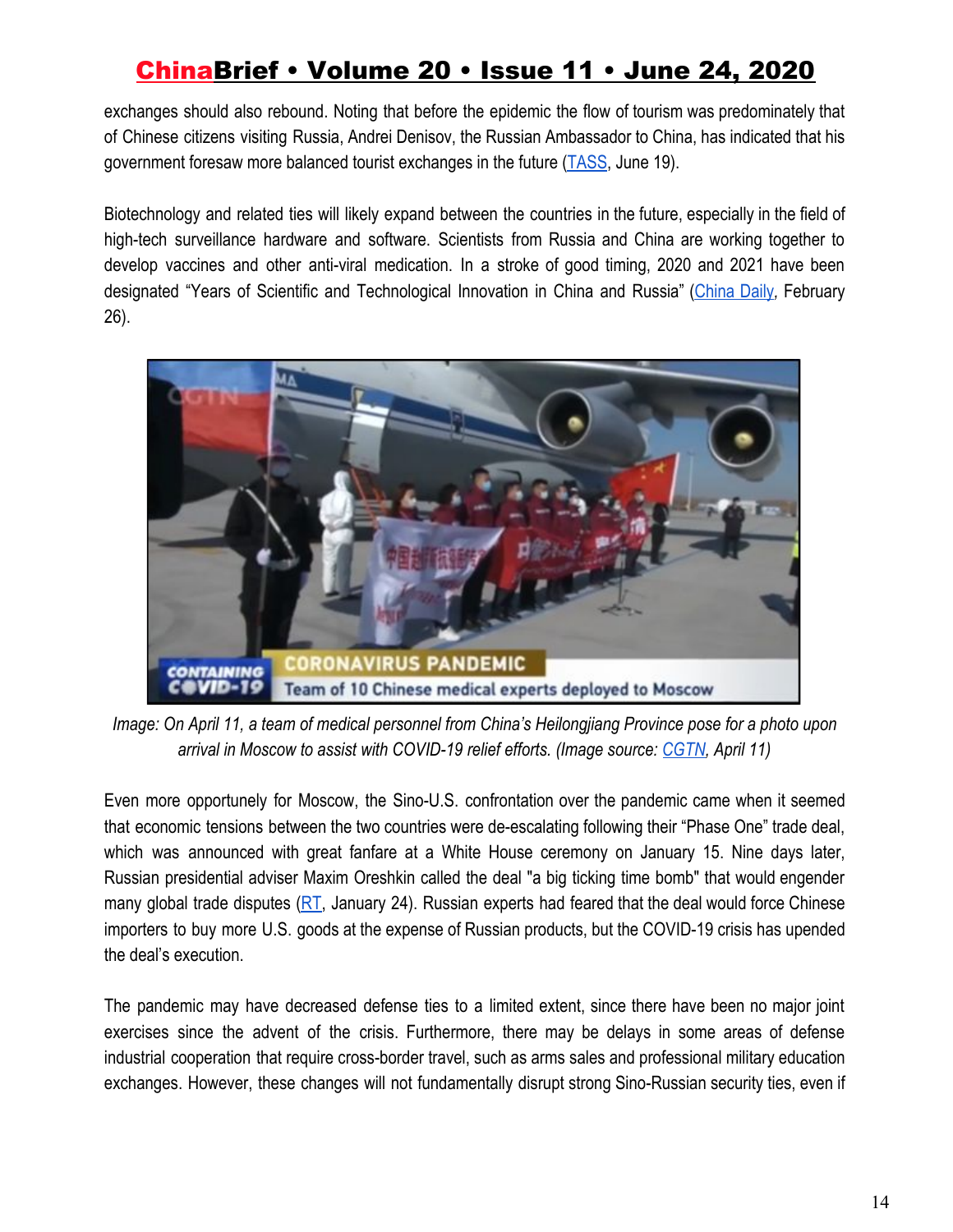they delay some activities. In fact, they may follow the U.S. example of employing fewer service personnel in the future and relying more heavily on computer-assisted command post exercises.

Throughout the crisis, the two governments have skillfully dampened potential sources of tensions. The Russian Embassy to China stressed that its border closure measures were temporary, while Chinese officials and media commentators have argued that Moscow's actions were not motivated by malign intent, and were indeed understandable given the international situation. PRC media has also sympathetically noted the weaknesses of the Russian health sector, as well as the country's "crucial period of domestic political adjustment"—a reference to Putin's controversial proposal to revise the country's constitution to allow him to remain in power after his second term ([Global Times,](https://www.globaltimes.cn/content/1180092.shtml) February 19).

The Chinese Embassy in Russia initially lodged an official protest with the Moscow authorities regarding alleged racial and discriminatory harassment of Chinese nationals [\(Reuters](https://www.nytimes.com/reuters/2020/02/26/world/europe/26reuters-china-health-moscow-letter.html), February 26). However, the Embassy quickly retracted the allegation after it became public, claiming that it had been a misunderstanding and that the Russian authorities were appropriately enforcing quarantine restrictions against all nationalities equally. The Embassy further urged Chinese citizens to follow all local regulations [\(SCMP,](https://www.scmp.com/news/china/diplomacy/article/3064582/coronavirus-china-embassy-u-turns-claim-russian-police-singled) March 2).

Several months later, a Chinese editorial—one intended to urge Chinese nationals not to risk traveling back to the PRC, and thereby risk bringing more COVID-infected people into China—irritated the Russian government by describing its poor performance in containing the virus [\(Global](http://www.globaltimes.cn/content/1185509.shtml) Times, April 13). Russian Presidential Press Secretary Dmitry Peskov felt compelled to respond by declaring that the Russian government did not want to join in the exchanges of criticism among countries over the virus, and instead called on the international community to fight the virus [\(Izvestia,](https://iz.ru/1000111/2020-04-15/peskov-otvetil-na-kritiku-kitaiskoi-gazety-v-adres-mer-rf-po-borbe-s-covid-19) April 15). However, Peskov directed his criticism at the publisher of the editorial, *The Global Times*, rather than the Chinese government. Meanwhile, though PRC Foreign Ministry Spokesperson Zhao Lijian called on the Russian government "to provide convenience and guarantees for our citizens with regard to their stay and medical needs," he directed all Chinese citizens to "comply with Russia's pandemic prevention regulations" ([FMPRC,](https://www.fmprc.gov.cn/mfa_eng/xwfw_665399/s2510_665401/t1767935.shtml) April 9).

Russia and the PRC have also demonstrated a policy of eschewing open competition for influence in third countries. After a high-profile shipment of Chinese masks and aid to Serbia aroused some unease in Russia—whose leaders consider Serbia as falling within Moscow's sphere of influence—China reduced its aid, while the Russian military intervened in force to assist the Serbian authorities in their response to the crisis ([Eurasia](https://jamestown.org/program/moscow-using-pandemic-to-shore-up-alliance-with-serbia-against-nato-and-china/) Daily Monitor*,* April 14). In May, Russian Deputy Foreign Minister Sergei Ryabkov termed Western allegations—such as those made by U.S. Defense Secretary Mark Esper ([Reuters,](https://www.reuters.com/article/us-health-coronavirus-usa-security/china-russia-take-advantage-of-virus-emergency-u-s-defense-secretary-says-idUSKBN22G0OT) May 4)—that Chinese and Russian medical assistance to European countries was motivated by a desire to enhance their geopolitical influence as "another manifestation of Russophobia and Sinophobia" [\(Xinhua](http://www.xinhuanet.com/english/2020-05/15/c_139057605.htm), May 15).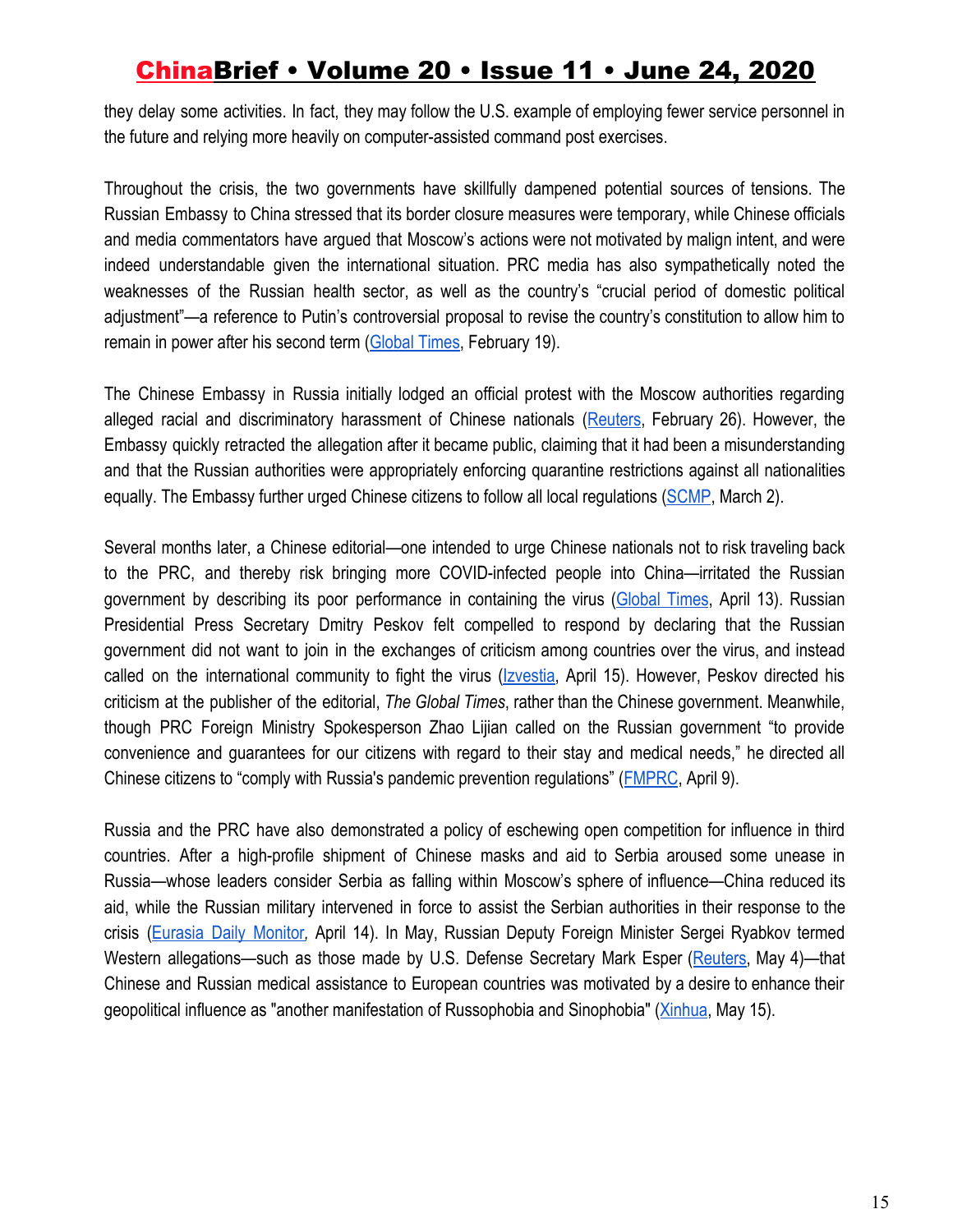#### **Presidents and Praise**

The Xi-Putin high-profile partnership has continued despite COVID-19. As early as January 31, Putin sent Xi a telegram that "expressed confidence that the radical measures that the Chinese authorities were taking would help stop the spread of the epidemic and minimize the damage from it" [\(Kremlin,](http://en.kremlin.ru/catalog/persons/351/events/62709) January 31). In several subsequent phone calls, the two presidents have pledged to cooperate against the virus, while praising each other's performance. According to the PRC Foreign Ministry, in an April 16 conversation Xi said that "China will never forget Russia's strong support during the gravest moment in its fight against the disease." He also "expressed [China's] confidence that under the strong leadership of President Putin, Russia will soon contain the spread of the virus to protect the safety and health of its people and bring economic and social development back on track" (PRC [Foreign](https://www.fmprc.gov.cn/ce/cgvienna/eng/zt/kjxgyq1en/t1770891.htm) Ministry, April 17). Countering allegations of Russian mistreatment of Chinese nationals, Xi thanked Putin "for the active efforts Russia has made for Chinese nationals in Russia, saying he believes that Russia will, as always, protect Chinese nationals' normal work and life on its soil" [\(Xinhua](http://www.xinhuanet.com/english/2020-04/17/c_138983035.htm?mc_cid=2faf5a380c&mc_eid=ac44ba7568), April 17). According to the Kremlin's summary of the same exchange, Putin praised "the consistent and effective actions of Russia's Chinese partners, which helped stabilize the epidemiological situation in the country. He stressed that it was counterproductive to accuse China of releasing information to the global community on this dangerous infection in an untimely manner" ([Kremlin](http://en.kremlin.ru/events/president/news/63209), April 16).

Mutual exchanges of thanks were also evident in other official channels. In a lengthy March interview with the prominent Russian newspaper *Izvestia*, Beijing's ambassador to Moscow, Zhang Hanhui, thanked Russia for rendering "sincere, timely, unwavering, and comprehensive" assistance to China in combating the virus. The Ambassador said the Chinese were "sympathetic" about the Russian restrictions on Chinese tourists entering Russian territory, and other epidemic control measures provided they were "moderate" and "consistent with the spirit of Sino-Russian friendship and the good level of bilateral interstate relations." Zhang added that China was not preoccupied by the West's "malicious attacks" and valued more the support of Russians and other "friendly nations" because these "true friends" constitute "the majority of voices of the international community" ([Izvestia,](https://iz.ru/987065/nataliia-portiakova/blagodaria-epidemii-my-vnov-uznali-nastoiashchikh-druzei) March 16).

Likewise, the virus has given the Russian government another opportunity to ingratiate Moscow with the PRC leadership by defending China against the criticism of Western political leaders. On May 11, Foreign Ministry Spokesperson Zhao Lijian singled out for praise how "President Putin and Foreign Minister Lavrov explicitly expressed objection to a handful of countries' attempts to smear China and pin the blame on it with regard to COVID-19" (PRC Foreign [Ministry,](https://www.fmprc.gov.cn/mfa_eng/xwfw_665399/s2510_665401/t1777953.shtml) May 11). In his May 13 speech to the Shanghai Cooperation Organization [SCO], Lavrov denounced "baseless accusations against the People's Republic of China and the Russian Federation" [\(TASS,](https://tass.com/politics/1155819) May 13). Chinese and Russian diplomats affirmed solidarity within other multilateral institutions such as the United Nations and the BRICS [Brazil, Russia, India, China, and South Africa] [\(TASS,](https://tass.com/world/1150817) April 28). Summing up their joint approach to the pandemic, Chinese State Councilor and Foreign Minister Wang Yi said in his annual press conference during the third session of the 13th National People's Congress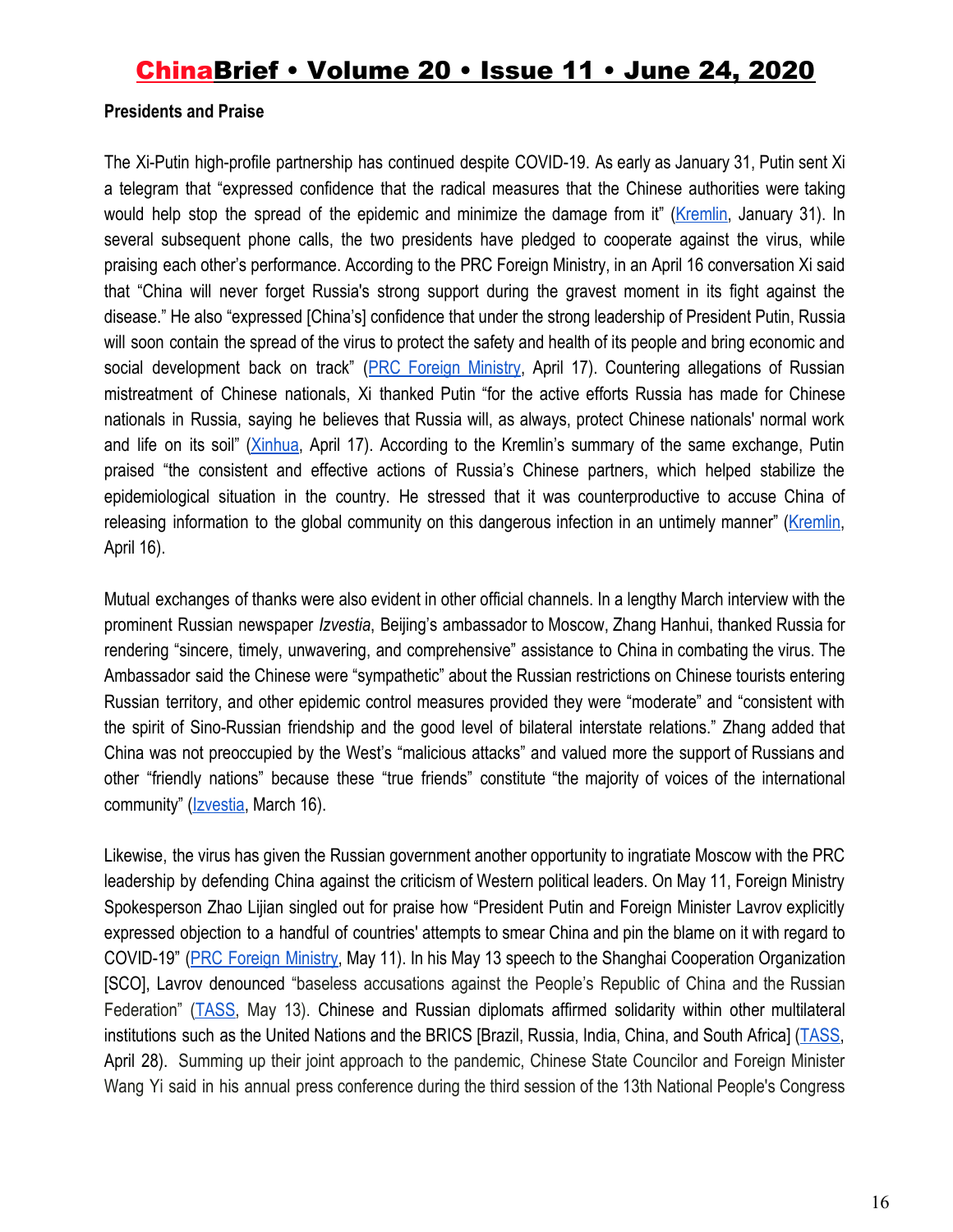on May 24 that "Together, China and Russia have forged an impregnable fortress against the 'political virus' and demonstrated the strength of the bilateral strategic coordination." He further stated that the two countries will transform the current crisis into an opportunity to expand their future cooperation in many areas [\(CGTN](https://news.cgtn.com/news/2020-05-24/Wang-Yi-China-Russia-ties-to-be-boosted-after-COVID-19-QKJbppYM5W/index.html), May 24).

### **Conclusion**

The virus could have had a game-changing impact on the Sino-Russian relationship. Moscow has placed its bets on a growing Chinese economy serving as Russia's main growth driver in coming years. The PRC's mishandling of the initial virus outbreak, and the contraction of Sino-Russian trade, could plausibly have led Russian policy makers to reassess the wisdom of their intemperate alignment with China. However, China's apparent rapid economic recovery, combined with Russia's staggering economic problems--both those directly caused by the virus (e.g., domestic business closings), as well as second-order effects (e.g., collapsing demand for Russian hydrocarbon exports)—has for now convinced Russian policy makers that they need Chinese imports and investment more than ever ([Carnegie.ru](https://carnegie.ru/commentary/81633), April 27). Although the pandemic has set back the governments' efforts to promote lagging societal ties, Xi likely echoed Putin's sentiments that the two countries "should explore new flexible and diverse forms of cooperation amid regularized epidemic prevention and control measures so as to continuously push forward bilateral cooperation" despite the pandemic [\(Xinhua,](http://www.xinhuanet.com/english/2020-04/17/c_138983035.htm?mc_cid=2faf5a380c&mc_eid=ac44ba7568) April 17).

Richard Weitz, Ph.D., is a Senior Fellow and Director of the Center for Political-Military Analysis at the Hudson Institute in Washington, DC. The author would like to thank the John D. and Catherine T. MacArthur *Foundation for supporting his research and writing.*

**\*\*\***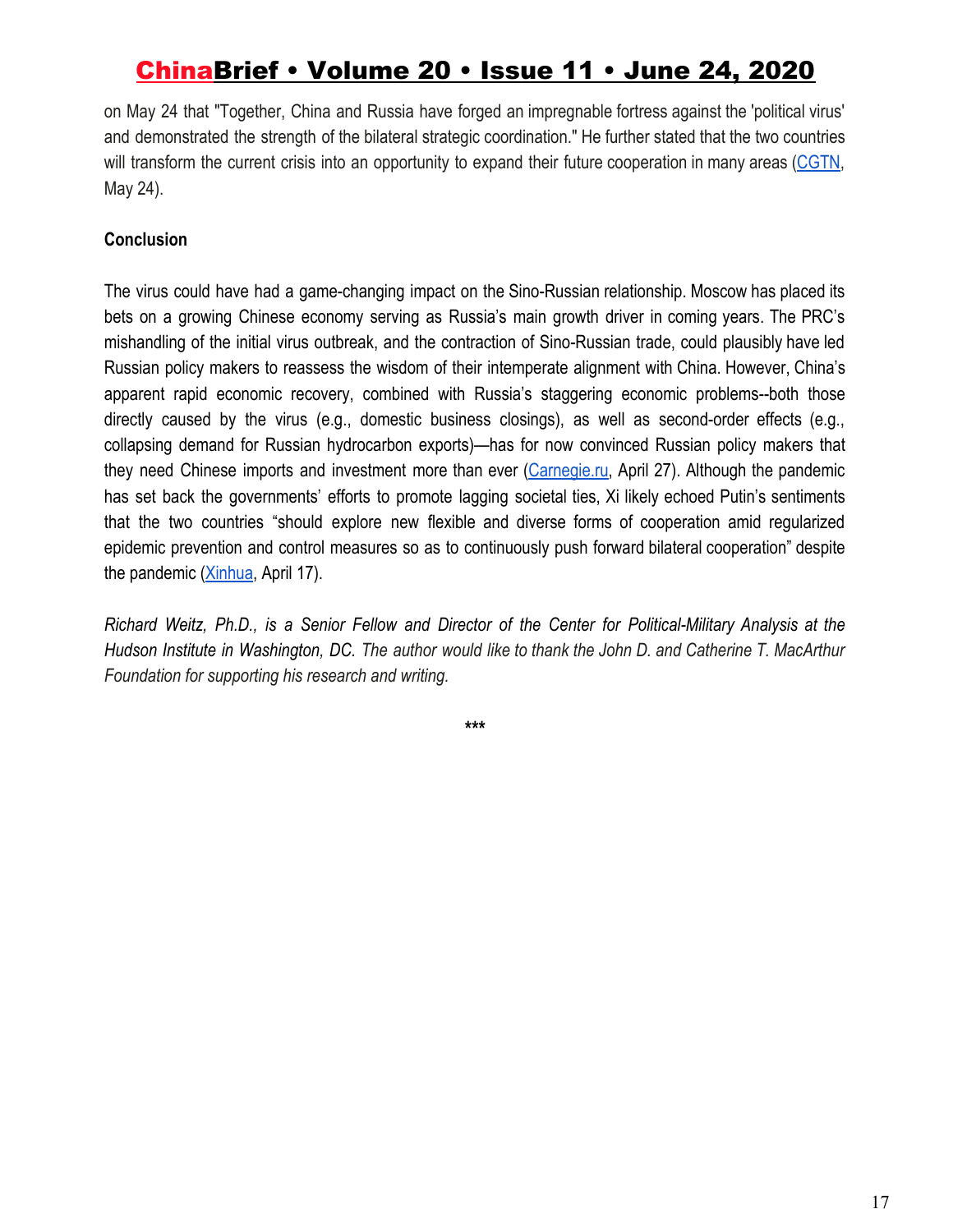### **Chinese Views of the United States Amid Rising Sino-American Clashes**

*By Nikita Savkov*

#### **Introduction**

On May 20, the White House published a new policy document titled *United States Strategic Approach to the People's Republic of China.* According to the document, China poses challenges to the economy, values, and security of the United States. Therefore, the administration's new approach to China offers a reevaluation of mutual relations, recognizes the long-term strategic competition between the two countries, and proclaims a return to principled realism in order to protect American interests and advance American influence ([White](https://www.whitehouse.gov/wp-content/uploads/2020/05/U.S.-Strategic-Approach-to-The-Peoples-Republic-of-China-Report-5.20.20.pdf) [House](https://www.whitehouse.gov/wp-content/uploads/2020/05/U.S.-Strategic-Approach-to-The-Peoples-Republic-of-China-Report-5.20.20.pdf), May 20).

These messages were not surprising for Chinese experts, because recently Sino-American relations have steadily declined, especially amid the COVID-19 outbreak. State-affiliated academics and other authorized policy commentators in the People's Republic of China (PRC) have recently offered a number of opinions of their own, which shed some light on how the party-state views the contentious relationship with the United States—and provide indications as to how the PRC is likely to formulate policy in the future.

#### **Outlook #1: After Trump, Everything Goes Back to Normal**

Among Chinese intellectuals who debate Sino-American relations, one of the main questions is what will happen to U.S. policy towards China after the elections of November 2020. Ruan Zongze (阮宗泽), the Vice-President of the China Institute of International Studies (中国国际问题研究院, *Zhongguo Guoji Wenti Yanjiuyuan*), asserts that the American political system is the reason why America was not as organized as China in preventing and fighting COVID-19. According to Ruan, the United States has entered an election period, and American politicians are doing their best to maximize their interests for political consideration—and what they are considering now is short-term competitiveness and votes, not the matters of high policy [\(Xinhua](http://www.xinhuanet.com/world/2020-05/20/c_1210628141.htm), May 20).

Chinese expert Wang Wen (王文), the dean of the Chongyang Institute of Renmin University in Beijing, argues that China is not interested in waging a new Cold War with the United States, because it could hurt Chinese development and global interests. He is also skeptical about the ability of the United States to engage in this new Cold War because of internal problems in America. He is calling the current China-U.S. conflict "not a cold war, but a scold war," and comparing people who started it to Don Quixote: "They are picking up their spears, rushing toward the windmill, and acting as warriors" [\(Global Times,](http://www.globaltimes.cn/content/1189352.shtml) May 24).

Wang Wen argues that previous attacks on China ended up causing no serious damage: for example, the trade war led to America coming back to negotiations, and the offensive against Huawei helped increase the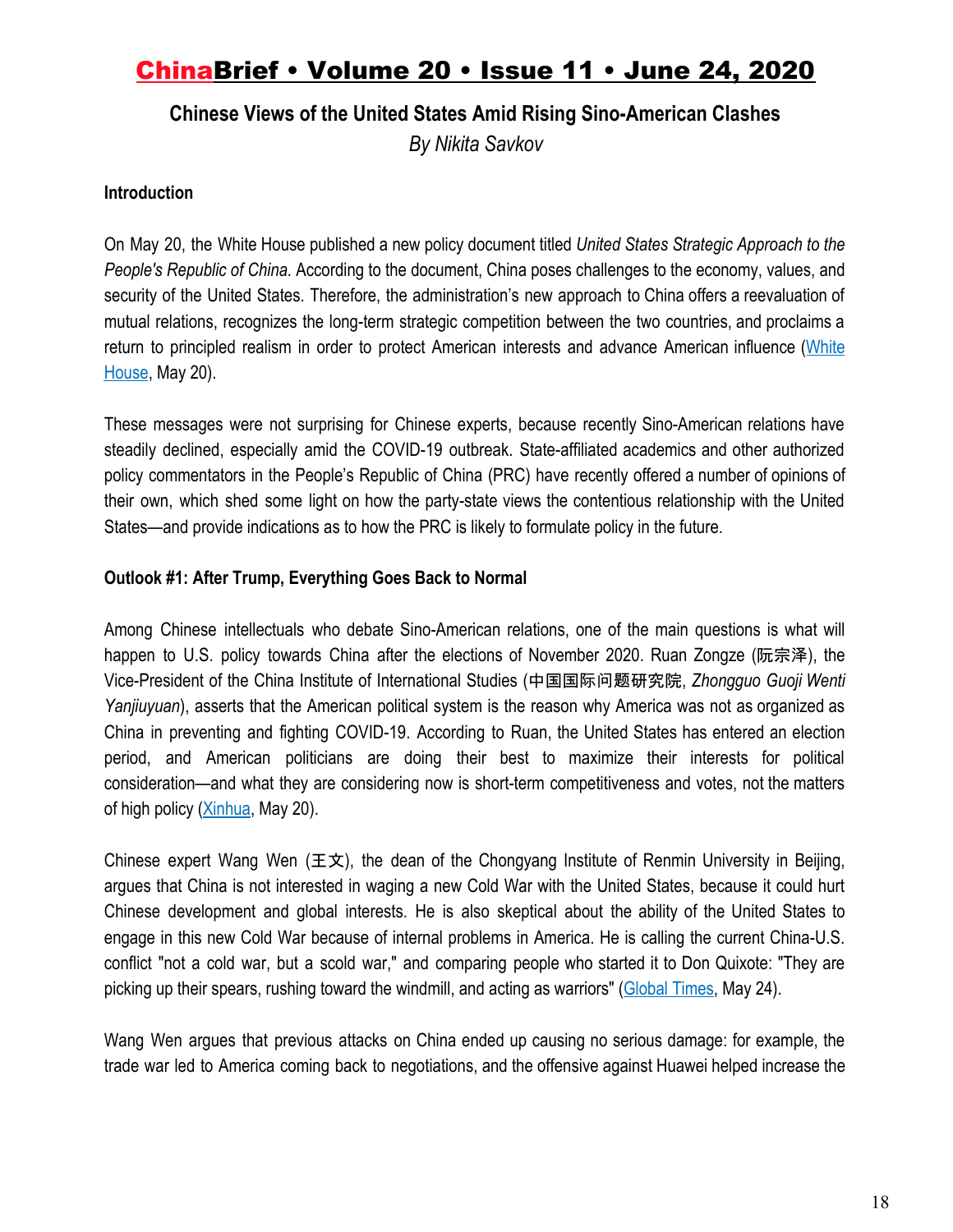company's prestige and determination to achieve technological autonomy. According to Wang, "since April almost all Chinese media outlets fired a battle against the U.S. government, especially against Pompeo." Wang Wen expresses optimism about the conflict, on grounds that it is mostly a battle between media outlets, and that Trump has difficulty in gaining full support even inside his own country ([Global](http://www.globaltimes.cn/content/1189352.shtml) Times, May 24).



*Image: Ruan Zongze, Vice-President of China Academy of International Studies, speaking at a conference (undated photo). Ruan has cited contrasting responses to the COVID-19 epidemic to tout the superiority of the PRC's political system over that of the United States. (Image source[:](http://www.xinhuanet.com/world/2020-05/20/c_1210628141.htm) [Xinhua\)](http://www.xinhuanet.com/world/2020-05/20/c_1210628141.htm)*

### **Outlook #2: Chinese-American Conflict Is the New Normal**

Other analysts are more pessimistic about the future of Sino-American relations, and point out that tensions were rising long before Trump. One such person is Yang Xiangfeng (杨向峰), a PRC national on the faculty of Yonsei University in South Korea. He points out that in 2016 post-election analyses Chinese analysts were overwhelmingly optimistic, even gleeful, because for China the election of Donald Trump was the lesser evil. **[1]** Because Trump was not tethered to the liberal orthodoxy of American foreign policy tradition, Chinese elites reckoned that he would not lecture them about human rights and democracy, as Clinton was expected to do. This sentiment was summarized by Shen Dingli (沈丁立) of Fudan University, who has said that "anything's an improvement on Obama and Hillary" ([Sydney Morning Herald](https://www.smh.com.au/world/donald-trumps-election-potentially-good-and-bad-news-for-china-20161110-gsmi3g.html), November 10, 2016).

Teng Jianqun (滕建群) from the China Institute of International Studies believes that at present U.S. foreign policy exists in a structure of "dualization" (二元化, *eryuanhua*): the Trump Administration stands on one side, and "American realist politics" (美国现实政治, *Meiguo xianshi zhengzhi*) stand on the other side. Per this view, the Trump Administration has brought about a global contraction, solicited benefits from allies, and initiated trade frictions; the ultimate purpose of these actions is to promote an "America First" policy. Driven by global power thinking and commercial interests, realist politics have forced the United States to maintain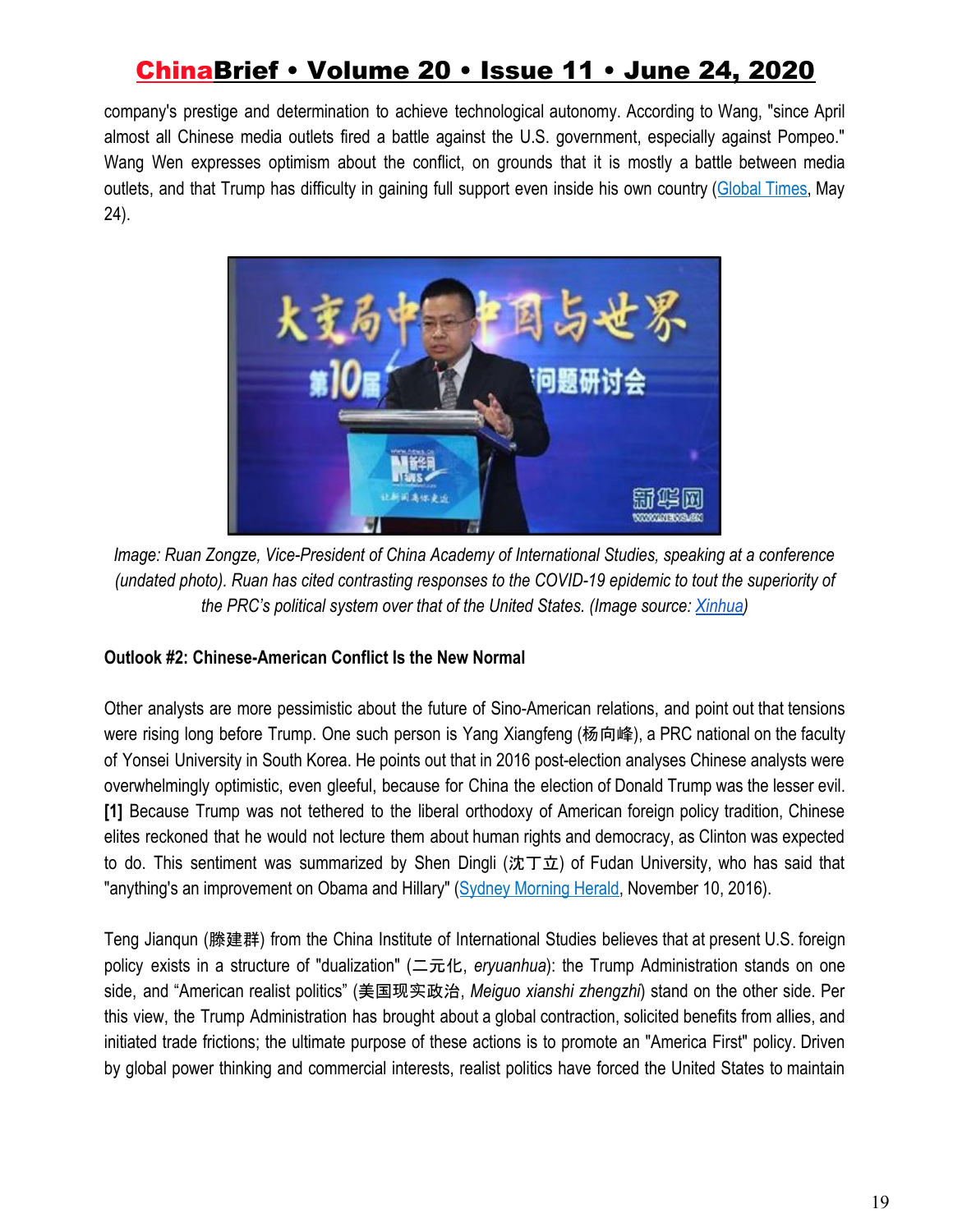its presence in relevant regions and refuse to give up global geopolitical interests. Even if Trump is re-elected as president in 2020, the differences between the administration and realist politics will not stop, but the gap between the two will narrow ([US-China Perception Monitor,](http://cn3.uscnpm.org/model_item.html?action=view&table=article&id=21732) May 20).

Another prominent current controversy is the potential for economic "decoupling" (脱钩, *tuogou*) between China and the United States (China Brief, [April](https://jamestown.org/program/global-supply-chains-economic-decoupling-and-u-s-china-relations-part-1-the-view-from-the-united-states/) 1 and [May](https://jamestown.org/program/global-supply-chains-economic-decoupling-and-u-s-china-relations-part-2-the-view-from-the-peoples-republic-of-china/) 1). According to Professor Wang Li (王黎) of Nankai University, this is not necessarily a bad thing. Wang argues that modern China possesses both qualified human resources and the financial resources for further technological development, so the rupture with the United States will not hurt that much. Moreover, he argues that "decoupling" on certain sharp security issues provides Beijing and Washington with some room for maneuver, making the situation similar to the "decompression strategy" (解压之策, *jieya zhi ce*) that the Soviet Union and the United States often used during the Cold War. Wang argues that, even during long-term conflict, there is room for bilateral cooperation [\(US-China Perception Monitor,](http://cn3.uscnpm.org/model_item.html?action=view&table=article&id=21789) May 25).

#### **Wang Haiyun's Strategy of Resistance Against U.S. Hegemonism**

One of the clearest visions for addressing the competition with America comes from Wang Haiyun (王海运), a retired PLA brigadier general and a former military attaché in Russia. According to Wang Haiyun, Chinese have to realize that the American government attempts to frame and discredit socialist China and its policies—with the ultimate aim that China will be forced to pay retributions, become damaged in terms of its own position, and lose its ability to strategically compete with the United States. According to Wang, although the world leadership of the United States is in slow decline, China still confronts America's "framing of hegemonic power" (霸权势力的诬陷, *baquan shili de wuxian*) [\(Sohu](https://www.sohu.com/a/393055317_425345?scm=1002.46005d.16b016f01a2.PC_ARTICLE_REC_OPT&spm=smpc.content.fd-link.9.1588652483515Z04GCqg), May 5).

Wang notes that America has many allies, and while they sometimes question American actions and vision in certain situations, these allies are still ready to support the United States—and could potentially become hostile to China. Therefore, it would be a huge mistake for China to underestimate both the hard and soft power of the United States—as occurred in the example of Iraq, when the United States launched a war without solid legal grounds. Wang asserts that China can no longer be easily bullied—but that if the U.S. "hegemonic" strategy succeeds, the damage to China would be great, China's rise would be interrupted, and its potential destiny could suffer [\(Tencent,](https://new.qq.com/rain/a/20200505A0PMRO00) May 5).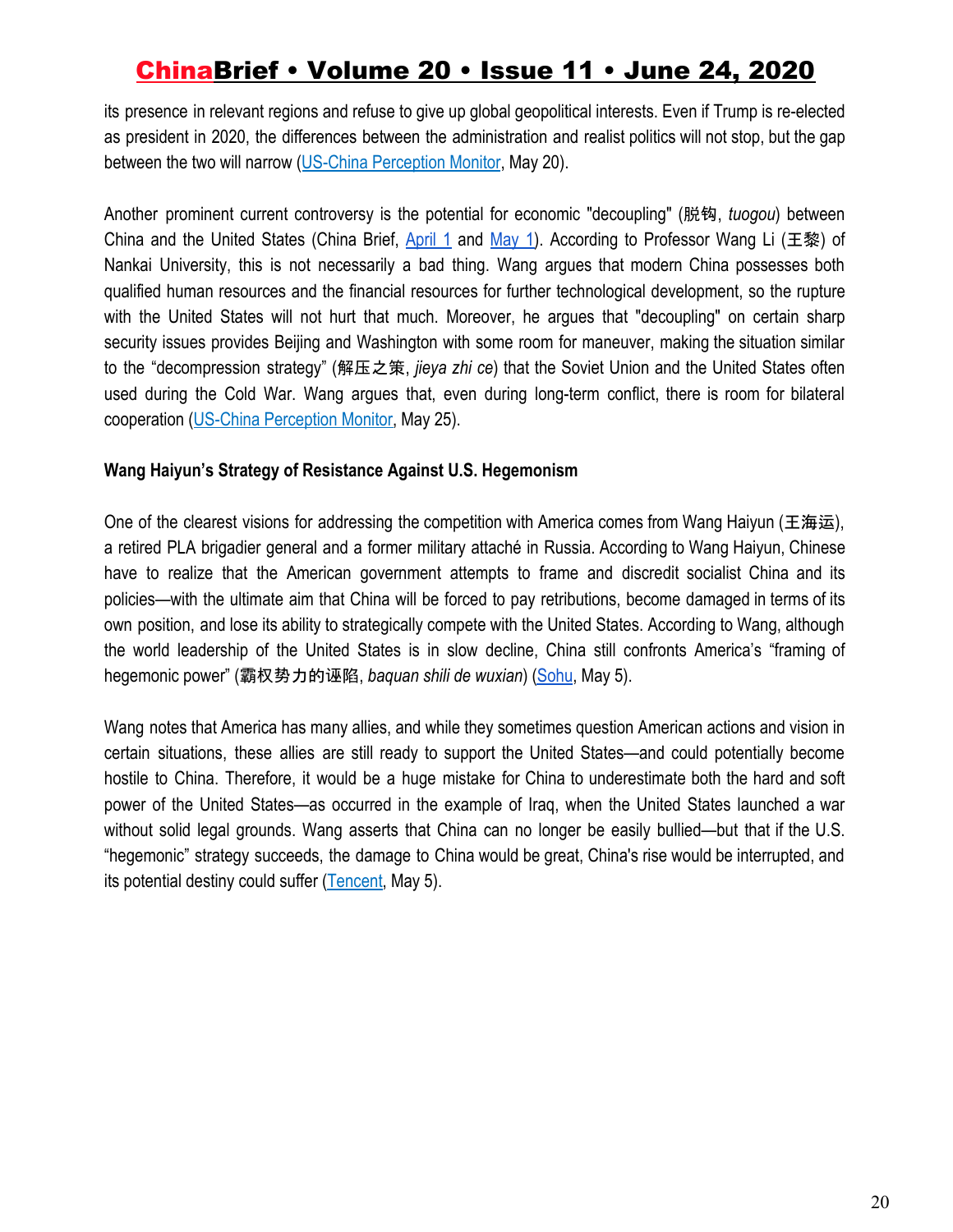

*Image: Wang Haiyun, a retired PLA brigadier general and former military attaché in Russia, has called for the PRC to resist the "arrogance of hegemonic power"* (霸权势力气焰, baquan shili qiyan) *embodied by the United States (undated photo). (Image source: [QQ.com](https://new.qq.com/rain/a/20200505A0PMRO00))*

To secure China's current advantages and confront American attempts to stop the rise of China, Wang Haiyun proposes five steps:

1. Reorganize China's system of strategic military command, in order to make it more united and effective in a potential struggle with the United States across various fields—to include the military realm, economics, scientific research, and politics.

2. Publish a "white paper of China's anti-epidemic measures" (中国抗疫白皮书, *Zhongguo kangyi baipishu*) that would make clear the comprehensive Chinese government response to the coronavirus, to include a list of detailed measures—and especially addressing accusations regarding the Chinese origins of the virus—in order to help maintain the PRC's reputation. *(Editor's note: The* PRC issued such a white paper on June 7; see the discussion by Dr. April Herlevi separately in this *issue.)*

3. Organize an active investigation, with the help of specialists in medical science and international law, to reveal the origins of coronavirus and protect China from American accusations. In this, China should not blindly follow the narrative of Western countries, but instead should articulate its own version of events—and possibly re-direct accusations against America.

4. Create an international united front to build up China's international support. In this, China's main partners should be Russia—China's "New Era comprehensive strategic collaboration partner" (新时 代全面战略协作伙伴, *Xinshidai quanmian zhanlue xiezuo banhuo*)—as well as members of the Shanghai Cooperation Organization, the BRICS countries, and neighboring countries that are friendly to China.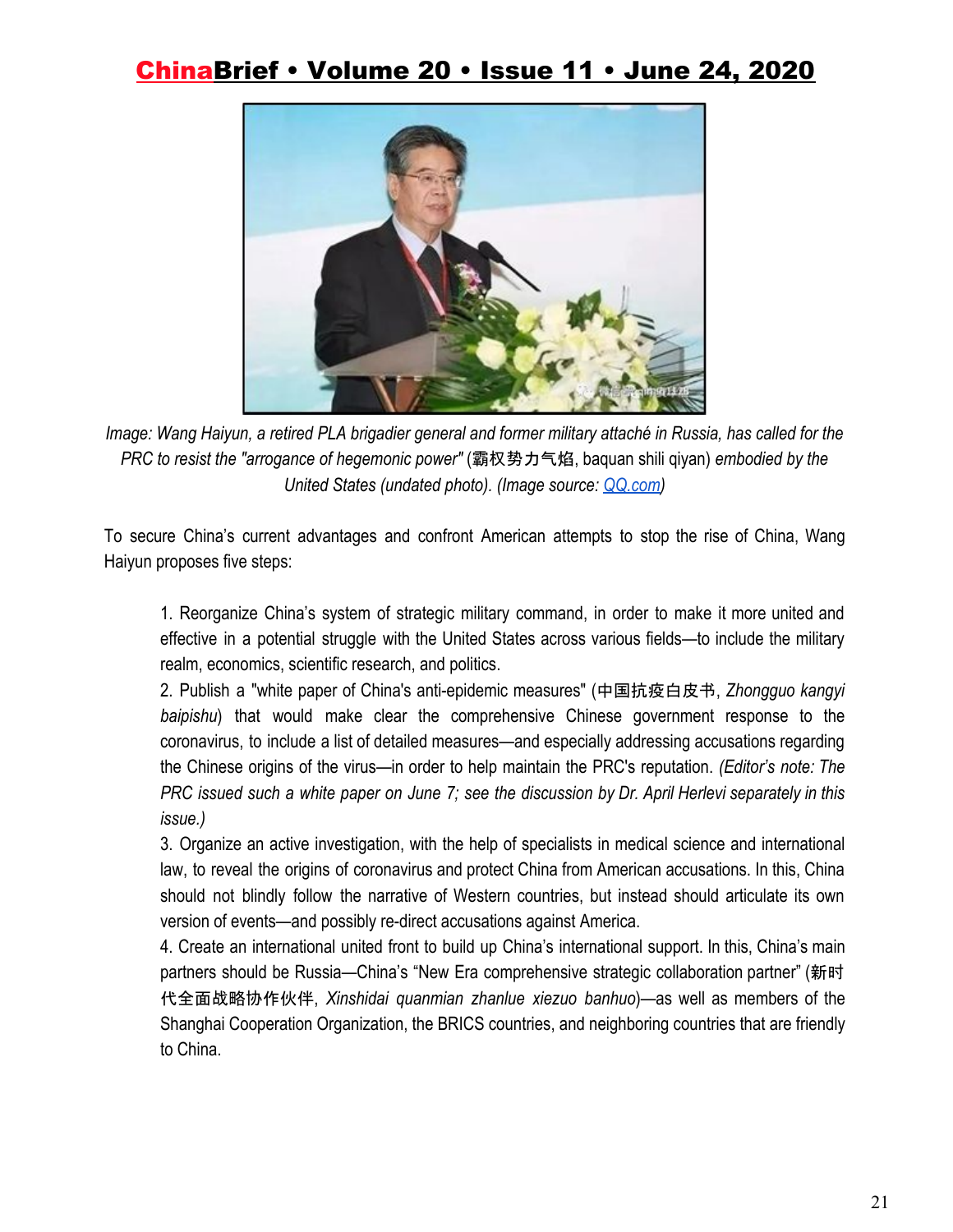5. The Chinese government should protect the country by striking out at pro-American and anti-China elements inside the country—especially those who have close relatives and property in America—that indulge American aggressive actions and question Chinese national interests. At the same time, it will be necessary to promote education based on patriotism and national pride. China should make all efforts to avoid new "Boxer Indemnities" (庚子赔款, *Gengzi Peikuan*) and secure its rise from enemy threats [\(Tencent,](https://new.qq.com/rain/a/20200505A0PMRO00) May 5).

#### **Conclusion**

On the one hand, some Chinese foreign policy commentators argue that the current clash between China and the United States has occurred primarily because of the unpredictable Trump Administration—and that if America had a different president, it would automatically improve relations between the two countries and solve many bilateral problems. On the other hand, others argue that the gradual process of rupture between the two countries started during the second term of President Obama, and that therefore the clash with the United States would happen regardless of who resides in the White House. A third group, broadly defined, sees China's relationship with the United States and its allies primarily in terms of threatening U.S. "hegemonism," and calls for the PRC to focus its resources on a self-defensive strategy of resistance. The results of the U.S. elections later this year may produce some shifts in the U.S.-China relationship—but whatever the outcome, the PRC's authorized commentators are in general agreement that significant tensions are likely to persist between the two countries throughout the year ahead.

Nikita Savkov is an analyst with the Center for Strategic and Foreign Policy Studies in Minsk, Belarus. He *holds a BA in Sinology from Belarusian State University, and a MA in International Business from Shandong University. He is currently a PhD candidate at the Shandong University of Finance and Economics (Jinan, China), where his dissertation research covers the impact of Chinese immigration into European countries on Sino-European trade relations. He may be contacted at: [savkov@forstrategy.org.](mailto:savkov@forstrategy.org)*

#### **Notes**

**[1]** Yang Xianfeng, "The Great Chinese Surprise: The Rupture with the United States Is Real and Is Happening," *International Affairs*, Vol. 96(2), February 2020.

**\*\*\***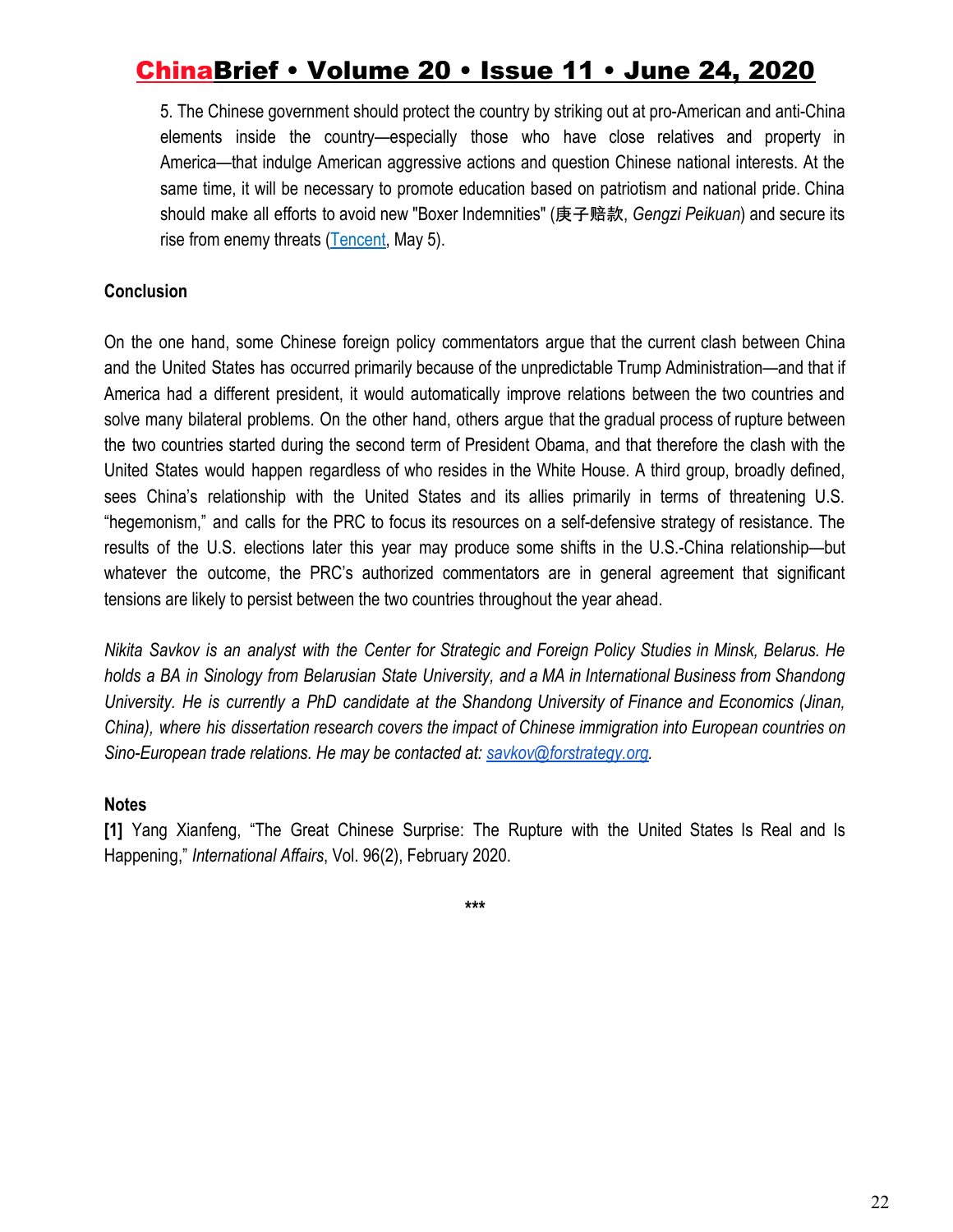### **The India-U.S. Defense Relationship Grows Amid Rising Tensions with China**

*By Rup Narayan Das*

#### **Introduction**

China's rise and assertive behaviour in the Indo-Pacific Region—as demonstrated most recently by the June 15 clashes between Chinese and Indian troops in the Galwan Valley region (India [Today](https://www.indiatoday.in/india/story/3-separate-brawls-outsider-chinese-troops-more-most-detailed-account-of-the-brutal-june-15-galwan-battle-1691185-2020-06-21), June 21)—has contributed to a strategic convergence between the United States and India. Although the Indian government's official position on China has always been subdued or nuanced, concerns about the People's Republic of China (PRC) have been growing for many years, under administrations of both of India's primary political parties.

The thinking of the government can be gleaned from recent editions of the *Annual Report of the Ministry of Defence*. The report for 2009-2010, issued under the United Progressive Alliance (UPA) administration led by Prime Minister (PM) Dr. Manmohan Singh, observed that: "China is engaged in building its Comprehensive National Power encompassing economic and military development, which would enable her to play a dominant role in global affairs…India also remains conscious and alert about the implications of China's military modernisation on the regional and national security situation" [\(Indian Ministry of Defence](https://mod.gov.in/sites/default/files/AR910.pdf), 2010).

#### **India's Threat Perceptions and the Growth of India-U.S. Defense Cooperation**

It was against this backdrop of growing threat perceptions in India, and a building Sino-Indian security dilemma, that defense cooperation between India and the United States has grown: it is China's rise and assertive behaviour that has brought a closer relationship between the two vibrant democracies. Considering the democratic nature of the two political systems, the incubation of the strategic partnership between India and the United States has been relatively slow. However, the partnership has grown steadily, with bipartisan support among India's rival political coalitions.

#### *Strengthening Defense Ties Under PM Singh in 2012-2013*

Then-U.S. Defence Secretary Ashton Carter was instrumental in giving a boost to the relationship with the launch of the Defence Trade Technology Initiative (DTTI) in 2012. Also in 2012, the Indian IT behemoth Tata Advanced System Limited (TASL) and Lockheed Martin established a joint venture to produce C-130J Super Hercules airframe components. TASL also has a joint venture with Sikorsky, established in 2011, to co-produce S-92 helicopter cabins. In June 2016, TASL and Boeing announced a Hyderabad-based joint venture to manufacture components for Apache helicopters, and to collaborate on integrated systems development opportunities in India (U.S. [Embassy](https://in.usembassy.gov/u-s-india-defense-relations-fact-sheet-december-8-2016/) in India, December 8, 2016). It is no coincidence that negotiations surrounding the DTTI were intensified following an April 2013 border incursion by the PRC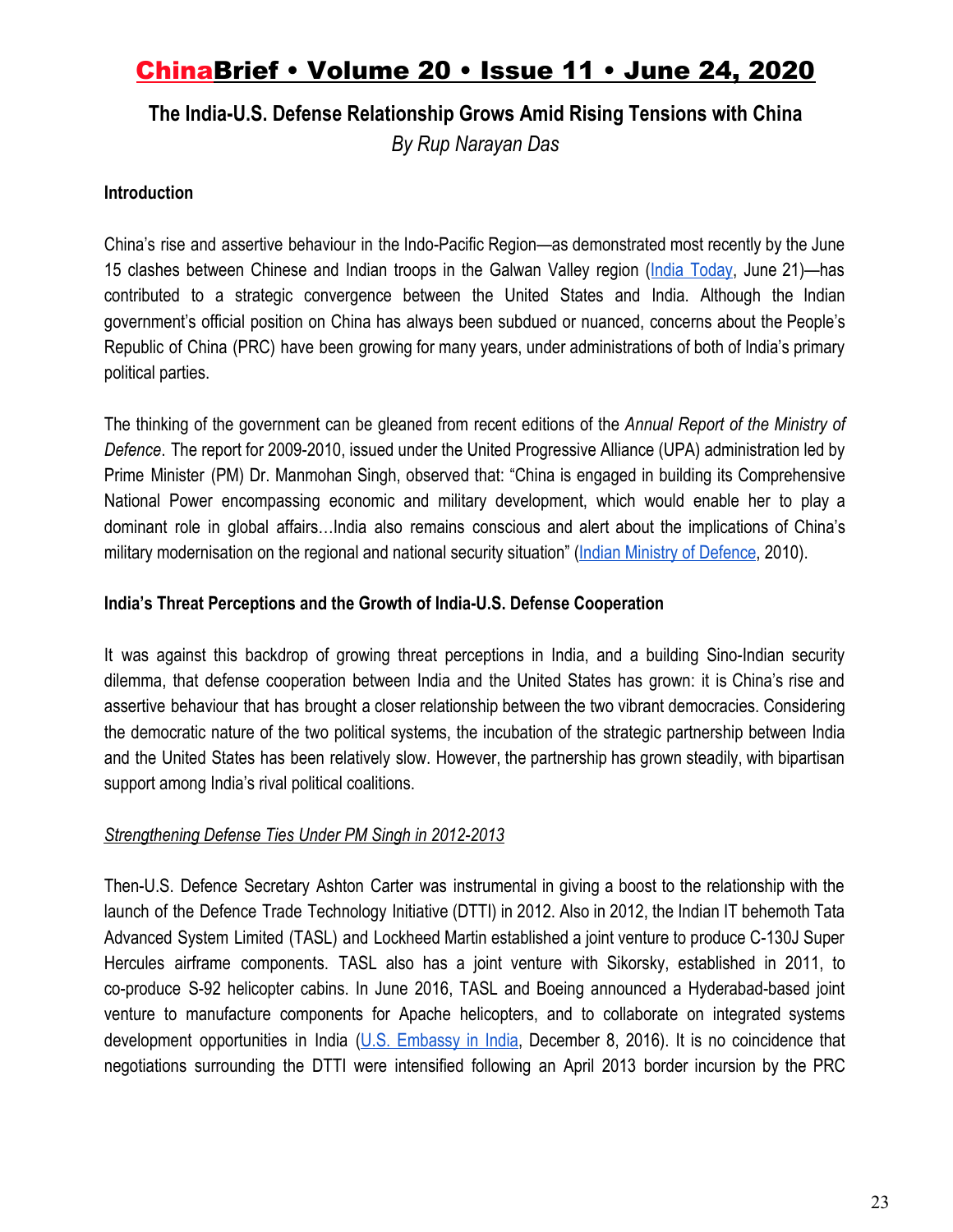across the Line of Actual Control (LAC) in the Depsang sector (The [Hindu,](https://www.thehindu.com/opinion/op-ed/making-sense-of-the-depsang-incursion/article4689838.ece) May 7, 2013), for this was yet another incident that increased India's threat perceptions regarding its northern neighbour.

It was against this backdrop that Prime Minister Singh visited the United States in September 2013 to participate in the United Nations (U.N.) General Assembly, and held a side meeting with U.S. President Barack Obama. The Joint Statement issued by the two sides affirmed that "the partnership between the two democratic nations is stronger today than at any point in their 67-year history" ([Indian](https://archivepmo.nic.in/drmanmohansingh/press-details.php?nodeid=1707) PM Office, September 27, 2013). The two leaders reiterated their desire to further strengthen defense trade cooperation by endorsing a *Joint Declaration on Defence Cooperation* as a means of enhancing their partnership in military technology transfers, joint research, and co-development and co-production of certain types of military equipment. President Obama encouraged further participation by U.S. firms in partnering India's efforts to enhance its defence capabilities [\(Indian Ministry of External Affairs](https://www.mea.gov.in/bilateral-documents.htm?dtl/22265), September 27, 2013).



*Image: Then-U.S. Secretary of Defense Ashton Carter (left) and then-Indian Minister of Defence Manohar Parrikar (right) appear together at a press conference in December 2015. (Image source: [USNI,](https://news.usni.org/2015/12/11/secdef-carter-shows-off-carrier-eisenhower-to-indian-mod-delegation-amidst-increasing-defense-cooperation) December 11, 2015)*

### *Defense Ties Continue to Grow Under PM Modi Since 2014*

The same engagement continued, but with added dimensions, after the Bharatiya Janata Party (BJP) administration of PM Narendra Modi came to power in May 2014. The Ministry of Defence report for 2014-15 reiterated concerns about China, and said that "India is also taking necessary measures to develop the requisite capability to counter any adverse impact on our own security" (Indian Ministry of [Defence](https://mod.gov.in/sites/default/files/AR1415_0.pdf), 2015). A landmark development in the transformational defence and security cooperation between the two countries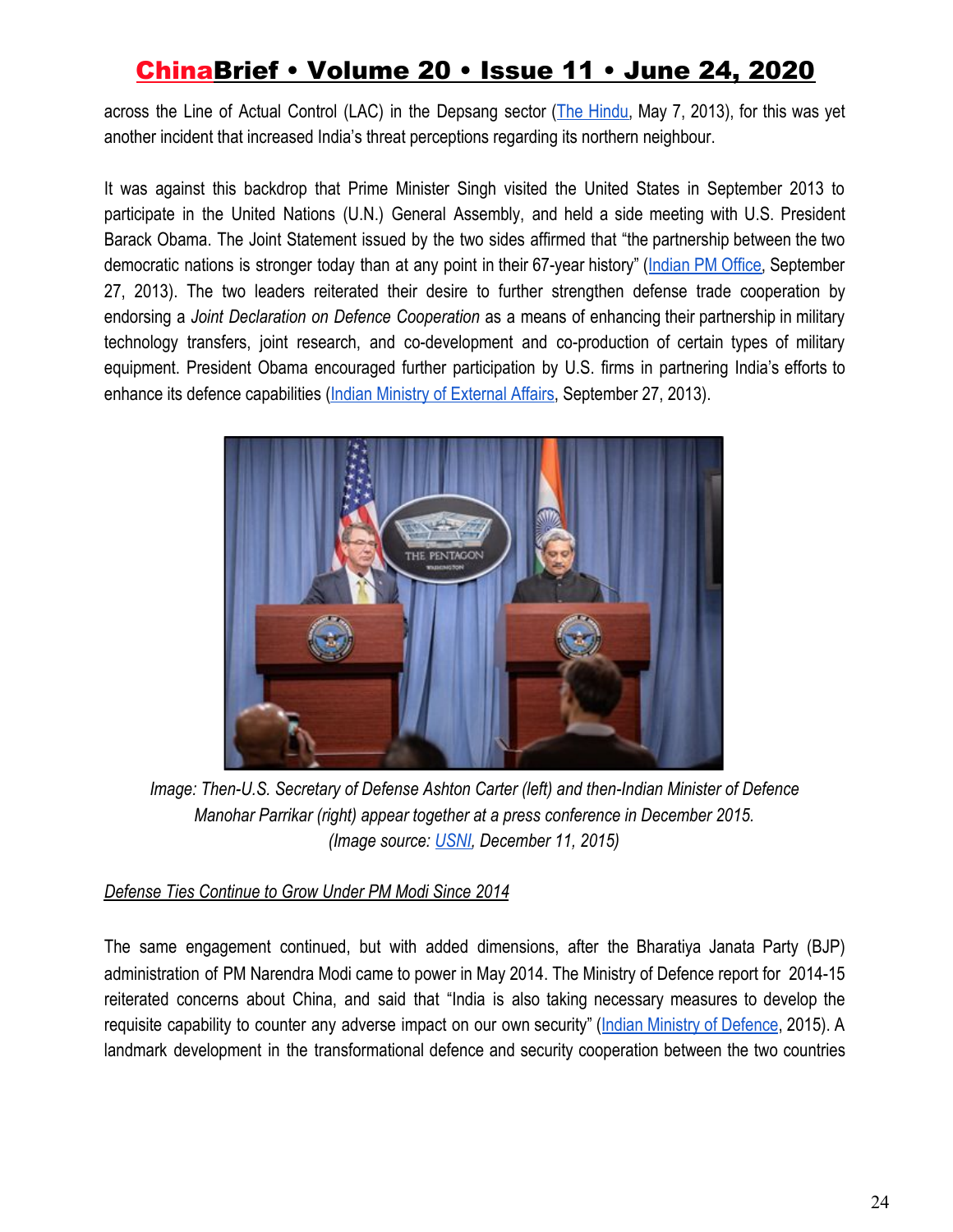was the signing of the new *Framework for the U.S.-India Defense Relationship* in June 2015 ([U.S.](https://archive.defense.gov/pubs/2015-Defense-Framework.pdf) [Department of Defense,](https://archive.defense.gov/pubs/2015-Defense-Framework.pdf) 2015).

These arrangements were further strengthened when, after twelve years of protracted negotiations, the two countries signed the *Logistics Exchange Memorandum of Agreement* (LEMOA) in August 2016. LEMOA is a tweaked version of standard logistics cooperation agreements that the U.S. military has with dozens of counties. The agreement enables the naval ships and aircraft of both countries to dock in each other bases for refuelling and similar purposes. Indian and U.S. naval ships and aircraft have often used each other's naval and air bases before; however, in the past this has been an ad hoc, complex action in which clearance had to be obtained for each individual case [\(The Hindu](https://www.thehindu.com/news/national/What-is-LEMOA/article15604647.ece), August 30, 2016).

#### **Continuing India-U.S. Defense Initiatives Since 2018**

Against the backdrop of China's belligerent behaviour, the renaming of the former U.S. Pacific Command as the "Indo-Pacific Command" (effective June 1, 2018) was yet another strategic gesture by the United States to co-opt India. In September 2018, the India-U.S. defence relationship received a major boost at the "2+2 Ministerial Dialogue" in New Delhi, where the "foundational" *Communications Compatibility and Security Agreement* (COMCASA) was signed between the two countries. COMCASA enables the Indian military to get a better picture of maritime activity in the Indian Ocean region, which is seeing increased Chinese military activity. In addition to this defense agreement, both sides agreed in a joint statement that they had discussed "advancing a free, open, and inclusive Indo-Pacific" and promoting "sustainable debt financing practices in infrastructure development"—widely viewed as a riposte to the PRC's much touted Belt and Road Initiative [\(Indian Ministry of External Affairs](https://mea.gov.in/bilateral-documents.htm?dtl/30358/Joint+Statement+on+the+Inaugural+IndiaUS+2432+Ministerial+Dialogue), September 6, 2018).

The second round of the 2+2 Ministerial Dialogue between the two countries took place in Washington in December 2019. During the meeting, the two sides announced important progress under the DTTI including the finalisation of a "statement of intent" to co-develop several projects, and the finalisation of standard operating procedures for setting forth implementation guidelines for projects under the DTTI. The two governments also signed the *Industry-to-Industry Framework*, which will establish a standing mechanism for dialogue between defence contractors in the United States and India. During the 2+2 meeting the two sides also welcomed the signing of the *Industrial Security Annex* (INA), which will facilitate the exchange of classified military information between the two sides ([Indian Ministry of External Affairs,](https://mea.gov.in/bilateral-documents.htm?dtl/32227/Joint+Statement+on+the+Second+IndiaUS+2432+Ministerial+Dialogue) December 19, 2019).

#### **India Looks to U.S. Arms Sales to Counter Chinese Military Capabilities**

While a comprehensive diplomatic framework and legal edifice for defense cooperation is in progress, there has also been an exponential growth in defense trade between the two countries. India is gearing up to ramp up its capacity to meet threats to its security and territorial integrity. From 2008 through the end of 2016, U.S.-India defense trade increased from roughly \$1 billion to over \$15 billion dollars. This has included Indian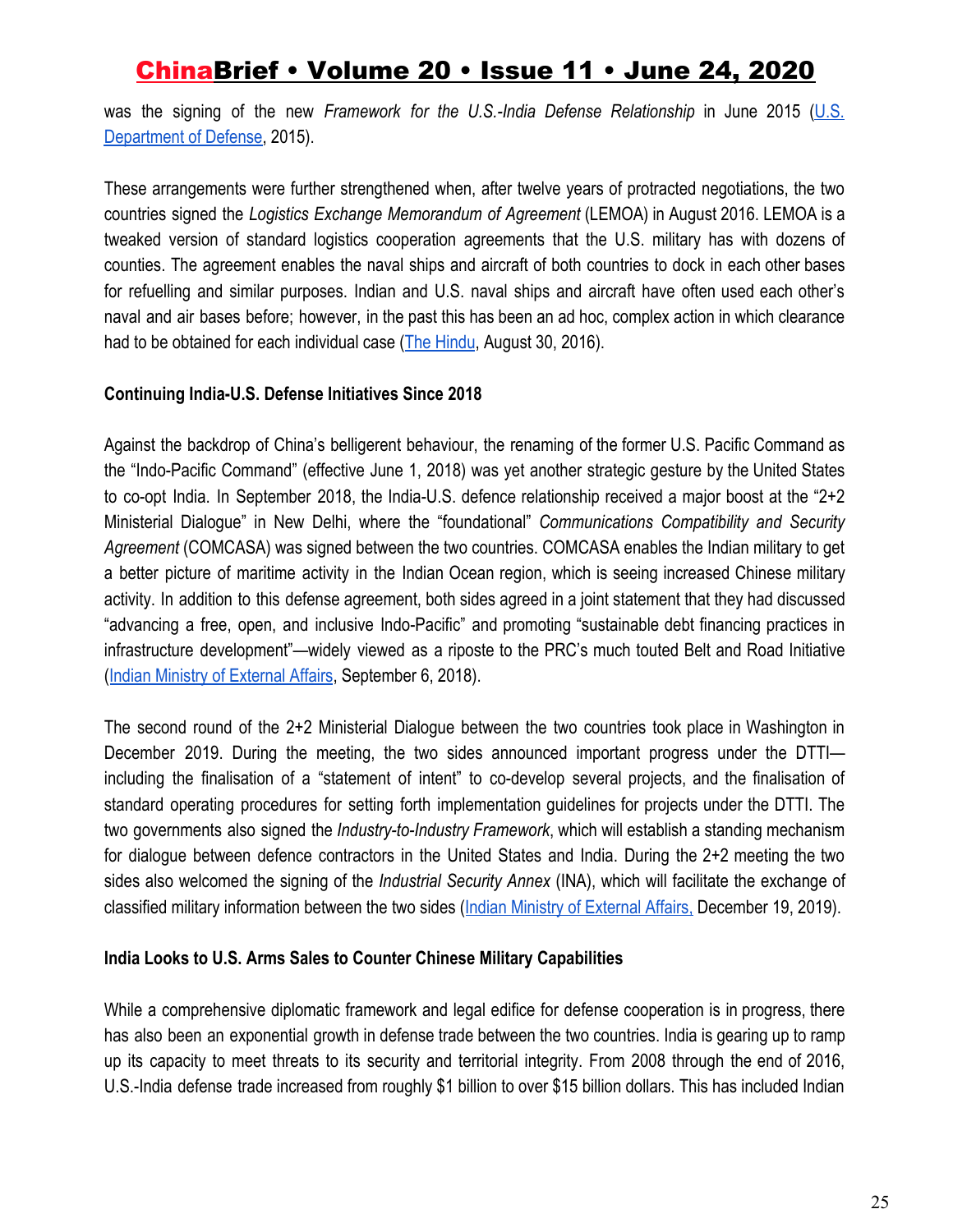procurement of: thirteen C-130 Hercules aircraft from Lockheed Martin; ten C-17 Globemaster and twelve P-8 Poseidon aircraft from Boeing; as well as twenty-two AH-64 Apache and fifteen CH-47 Chinook helicopters [\(U.S. Embassy in India](https://in.usembassy.gov/u-s-india-defense-relations-fact-sheet-december-8-2016/), December 8, 2016).

The two countries also entered into a contract in December 2016 for the procurement of 145 U.S.-made M777 ultra-light howitzers. It was agreed that the first 25 howitzers would be sold off the shelf, while the remaining 120 would be assembled in India. The howitzers are likely to be deployed on the Line of Actual Control (LAC) along the contested India-China border, in the regions of Arunachal Pradesh and Ladakh (in Jammu and Kashmir). The LAC is not formally defined, which at times results in border transgressions by both sides. The M777s, which have been used by U.S. forces in Afghanistan and Iraq, will help India secure its borders with China along the LAC. Once ready for deployment, the howitzers will be transported by heavy-lift Chinook helicopters to forward area helipads, such as the Walong Advanced Landing Ground in Arunachal Pradesh ([Economic Times,](https://economictimes.indiatimes.com/news/defence/india-plans-to-deploy-m777s-near-lac-in-arunachal-pradesh/articleshow/71472459.cms) October 7, 2019).



*Image: A billboard in India touting the meeting between Indian PM Narendra Modi and U.S. President Donald Trump in Gujarat, India in February 2020 (undated photo). During the visit, the U.S.-India relationship was declared to be a "Global Comprehensive Strategic Partnership," and new sales of U.S. military equipment to India were announced. (Image source[:](https://economictimes.indiatimes.com/news/economy/foreign-trade/trump-modi-to-discuss-trade-defence-during-feb-25-talks/articleshow/74209442.cms?from=mdr) [Economic Times,](https://economictimes.indiatimes.com/news/economy/foreign-trade/trump-modi-to-discuss-trade-defence-during-feb-25-talks/articleshow/74209442.cms?from=mdr) February 19, 2020)*

### **The India-U.S. Defense Relationship—and Concerns About China—Grow Even Stronger in 2020**

In his characteristic style, PM Modi hosted U.S. President Donald Trump in the city of Gujarat on February 24 this year and regaled him in a rousing road show from the airport to the Motera Stadium, touted to be the biggest cricket stadium in the world. During the visit, the India-U.S. relationship was declared to have been elevated to a "Global Comprehensive Strategic Partnership," and PM Modi hailed it as one the defining